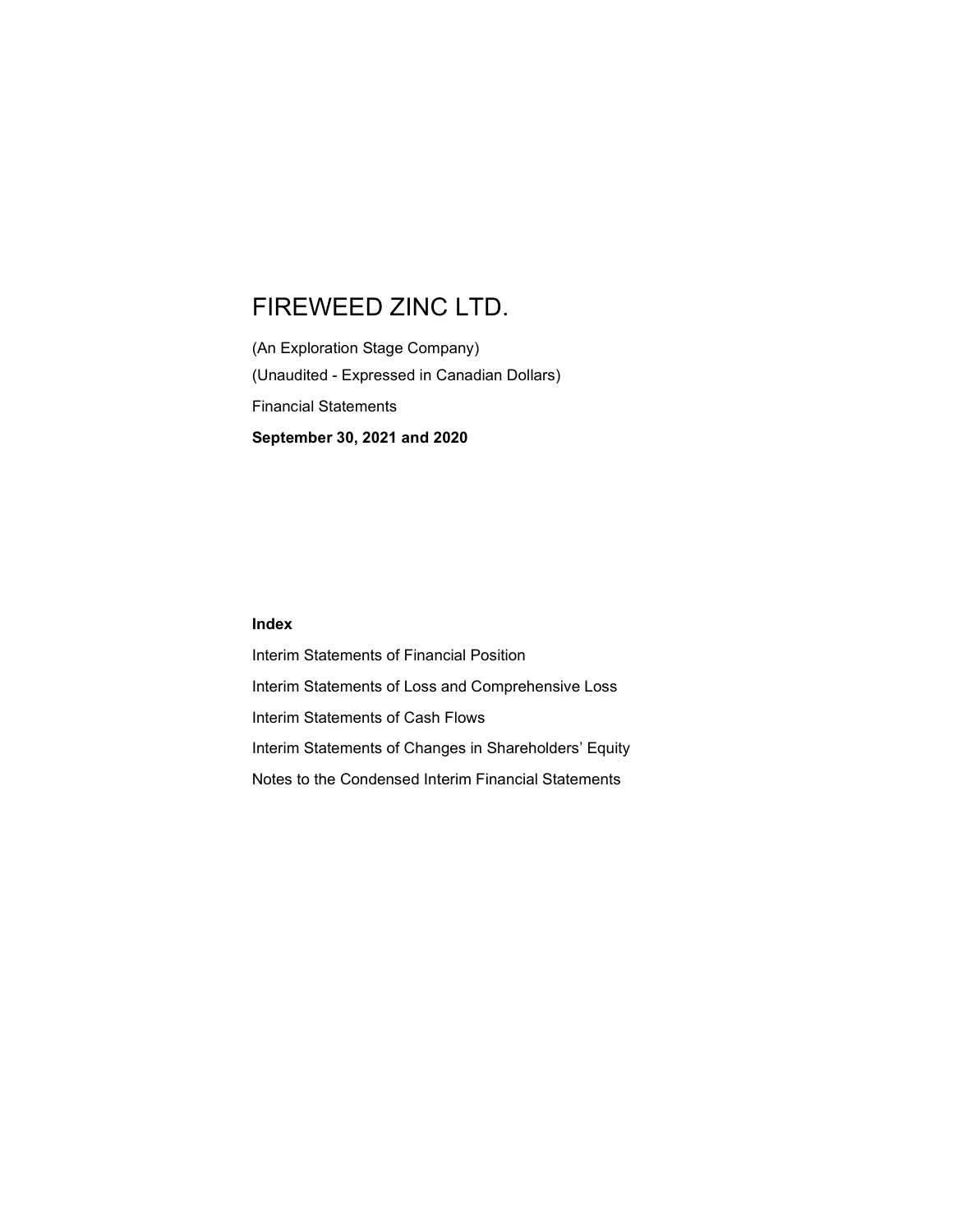In accordance with National Instrument 51-102 Continuous Disclosure Obligations of the Canadian Securities Administrators, notice is given that the attached condensed interim financial statements for the nine-month period ended September 30, 2021 have not been reviewed by the Company's auditors.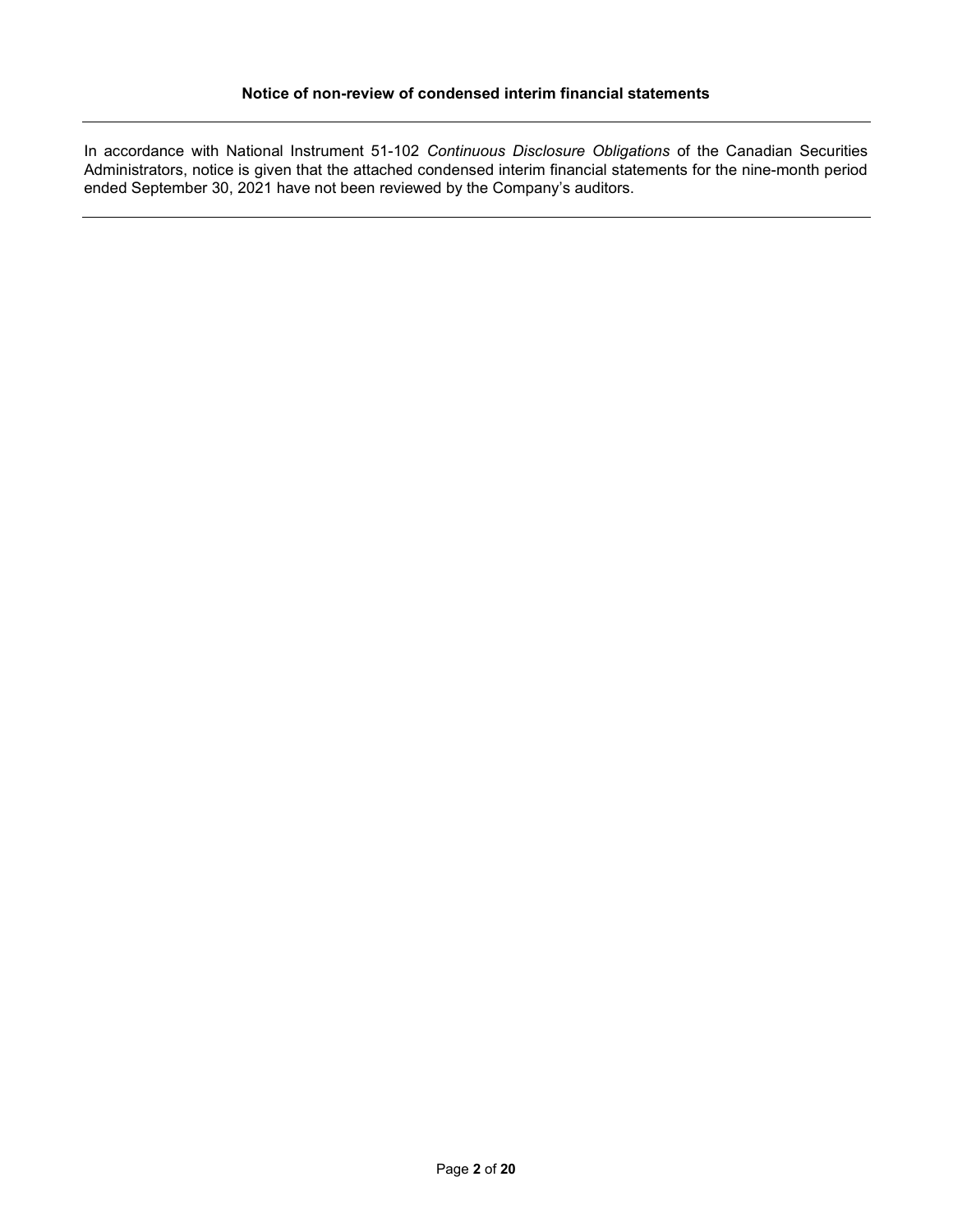Statements of Financial Position as at (Expressed in Canadian Dollars)

|         |                                | September 30, |                                                                                                                                                | December 31,       |
|---------|--------------------------------|---------------|------------------------------------------------------------------------------------------------------------------------------------------------|--------------------|
| Note(s) |                                | 2021          |                                                                                                                                                | 2020               |
|         |                                |               |                                                                                                                                                |                    |
|         |                                |               |                                                                                                                                                |                    |
|         |                                |               | \$                                                                                                                                             | 2,264,206          |
|         |                                | 247,678       |                                                                                                                                                | 233,491            |
|         |                                | 154,853       |                                                                                                                                                | 110,140            |
|         |                                | 4,847,261     |                                                                                                                                                | 2,607,837          |
| 6       |                                | 91,293        |                                                                                                                                                | 113,937            |
|         |                                |               |                                                                                                                                                | 39,596             |
| 4,5     |                                | 11,960,326    |                                                                                                                                                | 11,458,395         |
|         | \$                             |               | \$                                                                                                                                             | 14,219,765         |
| 7,12    | \$                             | 589,408       | \$                                                                                                                                             | 229,863<br>229,863 |
|         |                                |               |                                                                                                                                                |                    |
|         |                                |               |                                                                                                                                                | 40,000             |
|         |                                |               |                                                                                                                                                |                    |
|         |                                |               |                                                                                                                                                | 236,572            |
|         |                                |               |                                                                                                                                                | 506,435            |
|         |                                |               |                                                                                                                                                | 36,486,333         |
|         |                                |               |                                                                                                                                                | 1,797,596          |
|         |                                |               |                                                                                                                                                | 197,013            |
|         |                                |               |                                                                                                                                                | (24, 767, 612)     |
|         |                                | 15,984,921    |                                                                                                                                                | 13,713,330         |
|         | \$                             | 16,938,476    | \$                                                                                                                                             | 14,219,765         |
|         | 8<br>9<br>10<br>11<br>11<br>11 | \$            | 4,444,730<br>39,596<br>16,938,476<br>589,408<br>40,000<br>86,386<br>237,761<br>953,555<br>45,971,361<br>2,066,815<br>156,445<br>(32, 209, 700) |                    |

On behalf of the Board:

|  | "Brandon Macdonald" | Jirector | George Gorzynski" |  |
|--|---------------------|----------|-------------------|--|
|--|---------------------|----------|-------------------|--|

The accompanying notes are an integral part of these financial statements.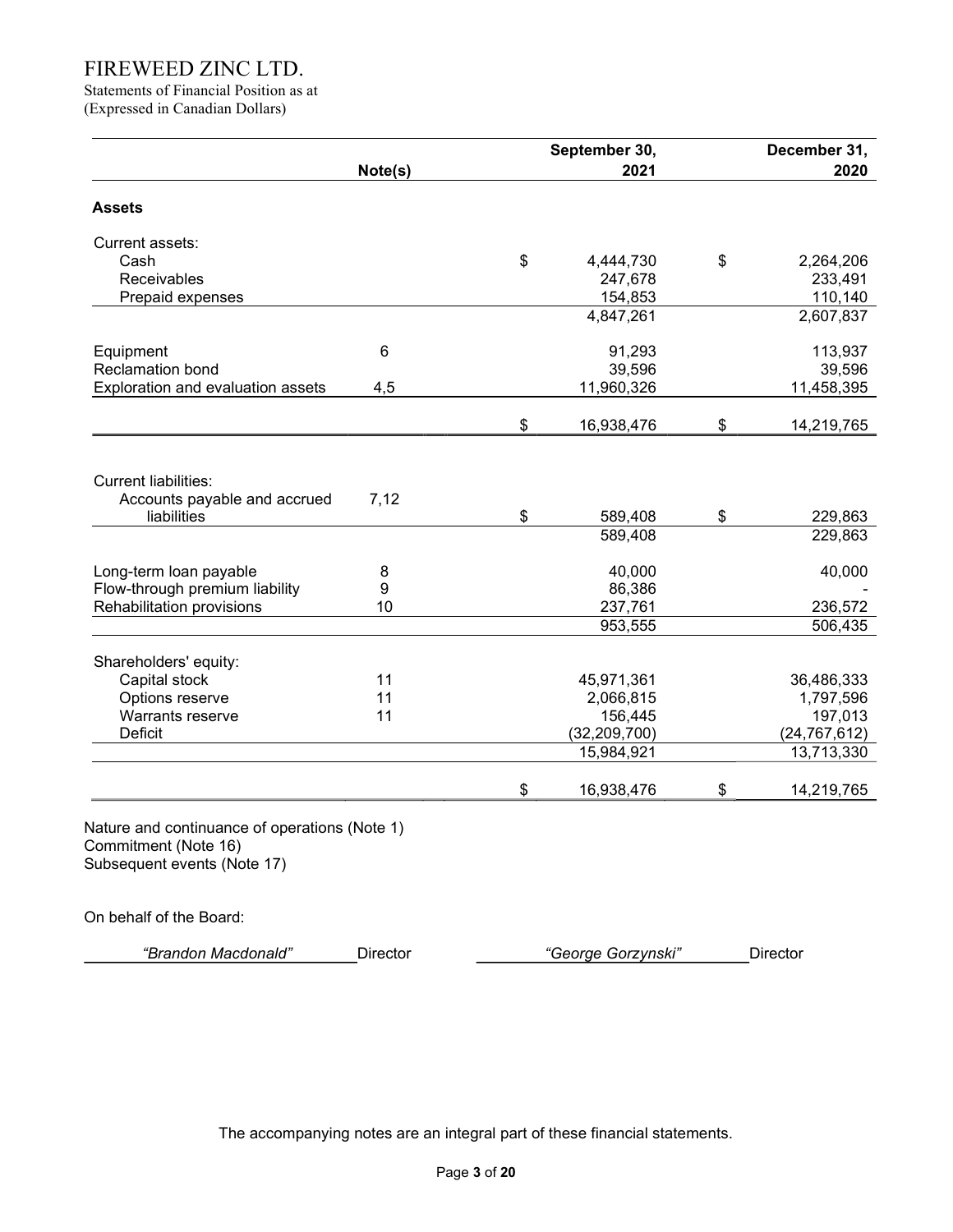Statements of Loss and Comprehensive Loss (Expressed in Canadian Dollars)

|                              |             |    | <b>Three months ended</b> |                           |               |    | Nine months ended |                     |
|------------------------------|-------------|----|---------------------------|---------------------------|---------------|----|-------------------|---------------------|
|                              |             |    |                           |                           | September 30, |    |                   | September 30,       |
|                              |             |    | <b>September</b>          |                           | 2020 Restated |    | <b>September</b>  | 2020 Restated       |
|                              | <b>Note</b> |    | 30, 2021                  |                           | (Note 4)      |    | 30, 2021          | (Note4)             |
| <b>Expenses</b>              |             |    |                           |                           |               |    |                   |                     |
| Consulting and management    | 12          | \$ | 206,149                   | \$                        | 106,218       | \$ | 500,532 \$        | 316,009             |
| Depreciation                 | 6           |    | 6,988                     |                           | 5,069         |    | 22,644            | 7,287               |
| Director and committee fees  | 12          |    | 30,750                    |                           | 27,226        |    | 92,250            | 95,601              |
| Exploration and evaluation   | 4,5         |    | 4,176,005                 |                           | 2,460,928     |    | 6,686,576         | 2,879,684           |
| Investor relations and       |             |    |                           |                           |               |    |                   |                     |
| corporate development        | 12          |    | 53,597                    |                           | 104,409       |    | 213,243           | 213,190             |
| Insurance expense            |             |    | 10,350                    |                           | 3,750         |    | 21,862            | 10,833              |
| Office and payroll expenses  |             |    | 21,138                    |                           | 11,948        |    | 46,592            | 37,340              |
| Professional fees            |             |    | 34,638                    |                           | 26,159        |    | 146,648           | 71,377              |
| Rent                         |             |    | 22,278                    |                           | 11,090        |    | 60,090            | 32,875              |
| Share-based compensation     | 11,12       |    | 156,074                   |                           | 87,406        |    | 269,219           | 287,528             |
| Transfer agent & filing fees |             |    | 15,009                    |                           | 48,282        |    | 64,266            | 75,425              |
| Travel                       |             |    | 13,484                    |                           | 3,844         |    | 17,511            | 11,804              |
|                              |             |    | (4,746,460)               |                           | (2,896,329)   |    | (8, 141, 433)     | (4,038,953)         |
| Accretion on rehabilitation  |             |    |                           |                           |               |    |                   |                     |
| provision                    | 10          |    | (396)                     |                           | (1, 168)      |    | (1, 189)          | (3,504)             |
| Amortization of flow-through |             |    |                           |                           |               |    |                   |                     |
| liability                    | 9           |    | 681,587                   |                           | 430,377       |    | 681,587           | 430,377             |
| Foreign exchange             |             |    | (497)                     |                           | 4,386         |    | (4, 140)          | 4,303               |
| Interest income              |             |    | 13,219                    |                           | 6,639         |    | 23,087            | 11,587              |
|                              |             |    |                           |                           |               |    |                   |                     |
| Loss and comprehensive       |             |    |                           |                           |               |    |                   |                     |
| loss for the period          |             | S. | (4,052,547)               | \$                        | (2,456,095)   | \$ | (7, 442, 088)     | \$<br>(3, 596, 190) |
| Loss per share - basic and   |             |    |                           |                           |               |    |                   |                     |
| diluted                      |             | \$ | (0.06)                    | $\boldsymbol{\mathsf{S}}$ | (0.05)        | \$ | $(0.12)$ \$       | (0.08)              |
|                              |             |    |                           |                           |               |    |                   |                     |
| Weighted average number      |             |    |                           |                           |               |    |                   |                     |
| of common shares             |             |    |                           |                           |               |    |                   |                     |
| outstanding - basic and      |             |    |                           |                           |               |    |                   |                     |
| diluted                      |             |    | 63,271,437                |                           | 48,297,866    |    | 59,922,857        | 42,480,919          |

The accompanying notes are an integral part of these interim financial statements.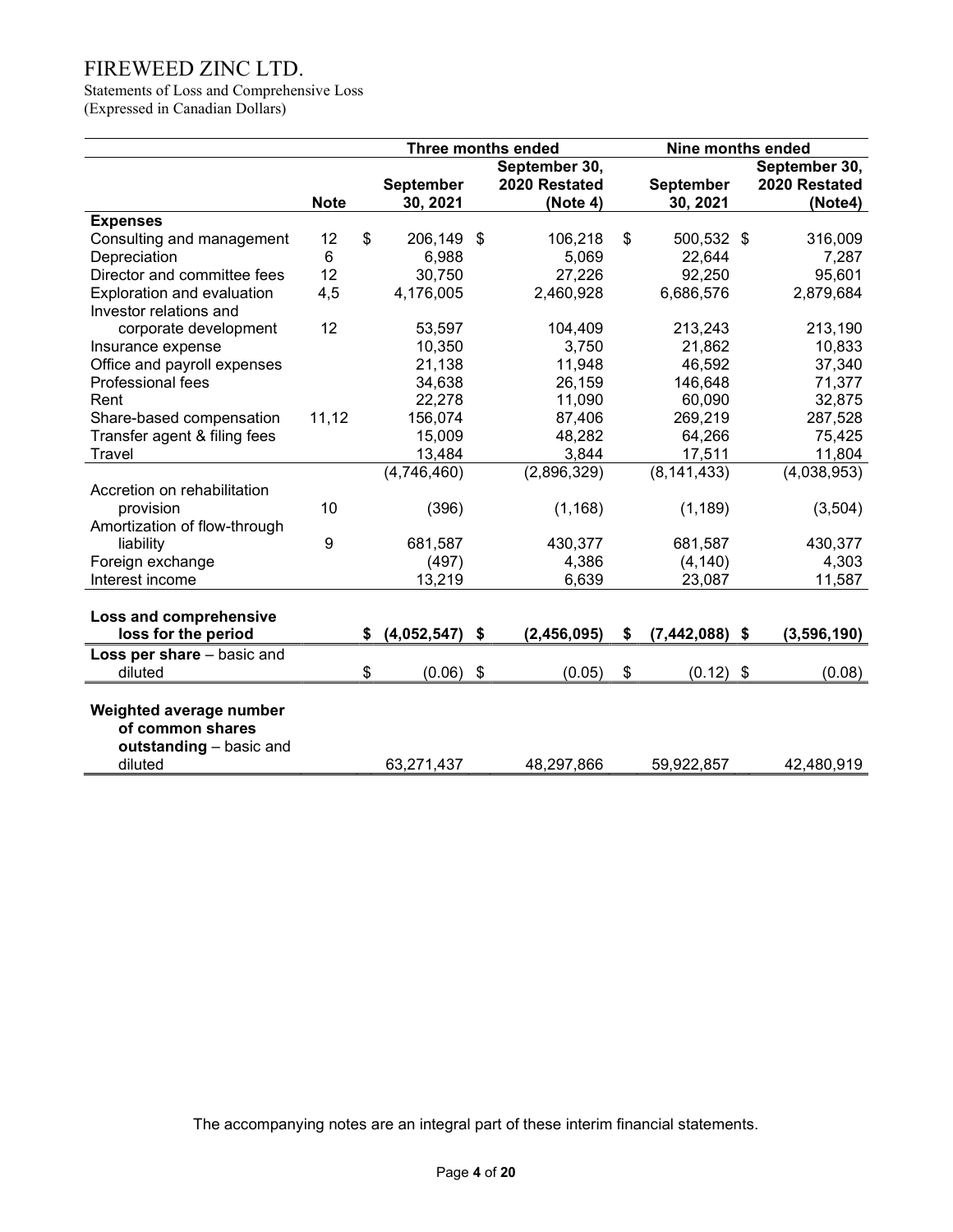# Statements of Cash Flows

(Expressed in Canadian Dollars)

|                                           |         | <b>Nine Months Ended</b> |                           |  |  |  |
|-------------------------------------------|---------|--------------------------|---------------------------|--|--|--|
|                                           |         | September 30,            | <b>September 30, 2020</b> |  |  |  |
|                                           | Note(s) | 2021                     | <b>Restated (Note 4)</b>  |  |  |  |
|                                           |         |                          |                           |  |  |  |
| <b>OPERATING ACTIVITIES</b>               |         |                          |                           |  |  |  |
| Loss for the period                       | \$      | $(7,442,088)$ \$         | (3,596,190)               |  |  |  |
| Adjustment for items not affecting cash:  |         |                          |                           |  |  |  |
| Amortization of flow-through liability    | 9       | (681, 587)               | (430, 377)                |  |  |  |
| Accretion on rehabilitation provision     |         | 1,189                    | 3,504                     |  |  |  |
| Depreciation                              | 6       | 22,644                   | 7,287                     |  |  |  |
| Share-based compensation                  | 11, 12  | 269,219                  | 287,528                   |  |  |  |
|                                           |         |                          |                           |  |  |  |
| Change in non-cash working capital items: |         |                          |                           |  |  |  |
| Receivables                               |         | (14, 187)                | (98, 025)                 |  |  |  |
| Prepaid expenses                          |         | (44, 713)                | (108, 966)                |  |  |  |
| Accounts payable and accrued liabilities  | 7,12    | 359,545                  | (34, 290)                 |  |  |  |
|                                           |         | (7,529,978)              | (3,969,529)               |  |  |  |
| <b>INVESTING ACTIVITIES</b>               |         |                          |                           |  |  |  |
| Acquisition of equipment                  |         |                          | (107, 940)                |  |  |  |
| Exploration and evaluation assets         | 4,5     | (1,931)                  | 1,035,364                 |  |  |  |
|                                           |         | (1,931)                  | 927,424                   |  |  |  |
| <b>FINANCING ACTIVITIES</b>               |         |                          |                           |  |  |  |
| Proceeds from share issuance              | 11      | 9,503,427                | 8,446,348                 |  |  |  |
| Share issue costs                         | 11      | (191, 329)               | (235, 220)                |  |  |  |
| Proceeds from warrants exercised          | 11      | 400,335                  | 62,152                    |  |  |  |
| Proceeds from loan                        |         |                          | 40,000                    |  |  |  |
|                                           |         | 9,712,433                | 8,313,280                 |  |  |  |
| Increase (decrease) in cash               |         | 2,180,524                | 5,271,175                 |  |  |  |
| Cash, beginning of the period             | \$      | 2,264,206                | 783,789<br>\$             |  |  |  |
| Cash, end of the period                   | \$      | 4,444,730                | \$<br>6,054,964           |  |  |  |

### Supplemental disclosures with respect to cash flows:

| Non-cash investing and financing activities: |         |                 |
|----------------------------------------------|---------|-----------------|
| Exploration and evaluation expenditures      |         |                 |
| included in accounts payable                 | \$      | \$<br>1,226,794 |
| Fair value of finders' warrants              | 9.797   | 65,310          |
| Fair value of shares issued for property     | 500,000 | 1,632,000       |
| Fair value of performance shares issued      |         | 112,500         |
| Fair value of exercised finders' warrants    | 50,365  | 318             |
| Flow-through premium liability               | 800,609 | 804,791         |
| Share-issue costs allocated to flow-through  |         |                 |
| premium                                      | 32,636  | 35,659          |

The accompanying notes are an integral part of these interim financial statements.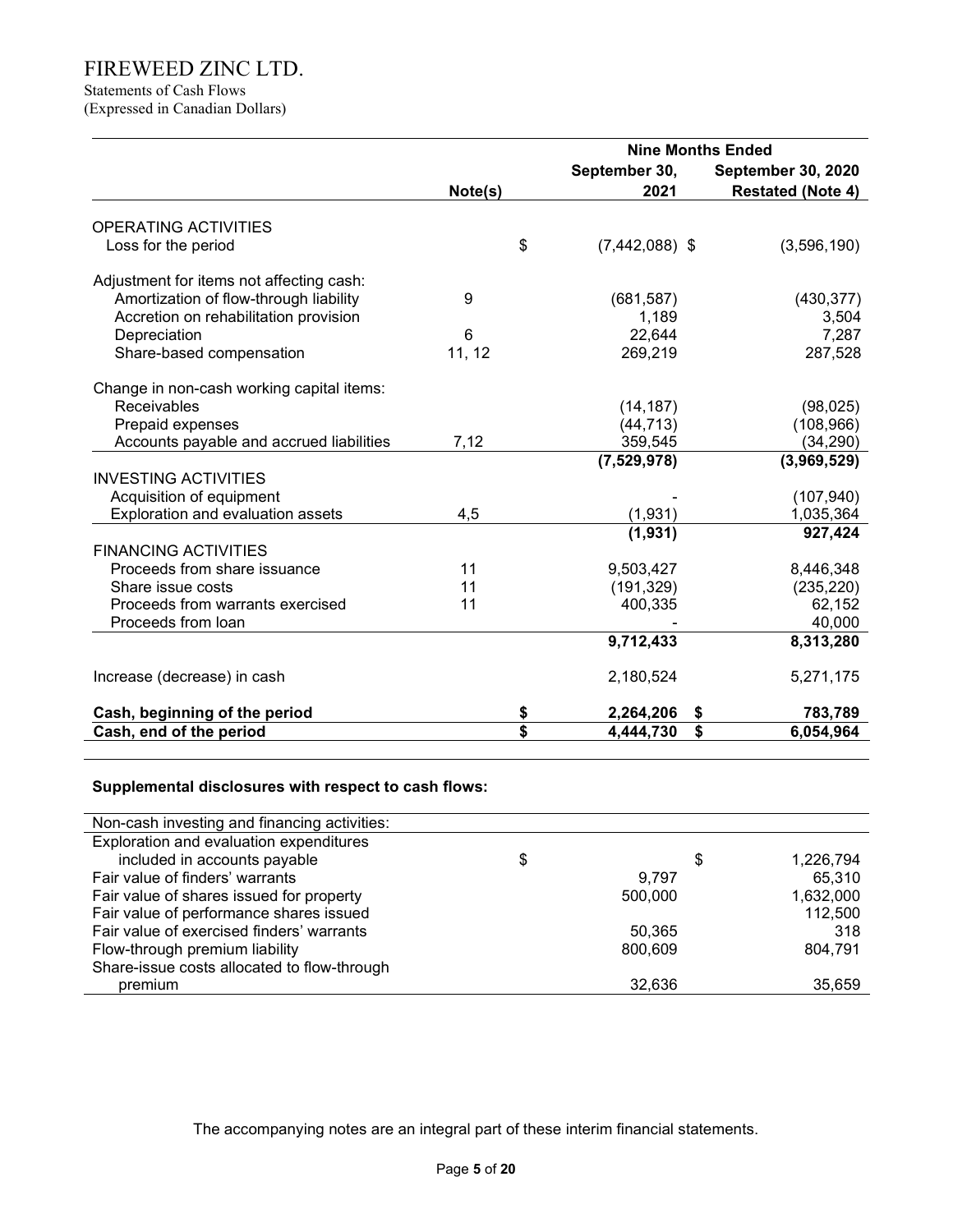Statements of Changes in Shareholders' Equity (Expressed in Canadian Dollars)

|                                       |              | Capital<br><b>Stock</b> |    |            |    |            |   |              |                           |                  |
|---------------------------------------|--------------|-------------------------|----|------------|----|------------|---|--------------|---------------------------|------------------|
|                                       |              |                         |    |            |    | Warrants   |   | Options      |                           |                  |
|                                       | <b>Notes</b> | Shares                  |    | Amount     |    | reserve    |   | reserve      | <b>Deficit</b>            | Total            |
| Balance at December 31, 2019, as      |              |                         |    |            |    |            |   |              |                           |                  |
| previously stated                     |              | 37,797,129              | S  | 26,879,253 | \$ | 133,910    | S | 1,532,985 \$ | (4,505,778)               | \$<br>24,040,370 |
| Effect of change in accounting policy | 4            |                         |    |            |    |            |   |              | (14, 621, 236)            | (14, 621, 236)   |
| Balance at December 31, 2019          |              |                         |    |            |    |            |   |              |                           |                  |
| (Restated – Note 4)                   |              | 37,797,129              | 5  | 26,879,253 | \$ | 133,910    | S | 1,532,985    | \$(19, 127, 014)          | \$<br>9,419,134  |
| Shares issued for resource property   |              | 1,857,000               |    | 1,632,000  |    |            |   |              |                           | 1,632,000        |
| Shares issued in private placement    |              | 10,239,636              |    | 4,878,972  |    |            |   |              |                           | 4,878,972        |
| Flow-through shares issued in private |              |                         |    |            |    |            |   |              |                           |                  |
| placement                             |              | 5,212,423               |    | 2,798,244  |    |            |   |              |                           | 2,978,244        |
| Share issue costs                     |              | 56,604                  |    | (300, 530) |    | 65,310     |   |              |                           | (235, 220)       |
| Share-based compensation              |              | 300,000                 |    | 112.500    |    |            |   | 175,028      |                           | 287,528          |
| Warrants exercised                    |              | 105,381                 |    | 62,470     |    | (318)      |   |              |                           | 62,152           |
| Loss for the period                   |              |                         |    |            |    |            |   |              | (3,596,190)               | (3,596,190)      |
| Balance at September 30, 2020         |              | 55,586,173              | S. | 36,062,909 | S  | 198,902    | S |              | 1,708,013 \$ (22,723,204) | \$<br>15,246,620 |
|                                       |              |                         |    |            |    |            |   |              |                           |                  |
| Balance at December 31, 2020          |              | 56,057,112              | S  | 36,486,333 | \$ | 197,013 \$ |   |              | 1,797,596 \$ (24,767,612) | \$<br>13,713,330 |
| Shares issued for resource property   | 11           | 500.000                 |    | 500.000    |    |            |   |              |                           | 500,000          |
| Shares issued in private placement    | 11           | 6,250,000               |    | 5,000,000  |    |            |   |              |                           | 5,000,000        |
| Flow-through shares issued in private |              |                         |    |            |    |            |   |              |                           |                  |
| placement                             |              | 5,003,808               |    | 3,735,454  |    |            |   |              |                           | 3,735,454        |
| Share issue costs                     | 11           | 20,000                  |    | (201, 126) |    | 9,797      |   |              |                           | (191, 329)       |
| Share-based compensation              | 11           |                         |    |            |    |            |   | 269,219      |                           | 269,219          |
| Warrants exercised                    | 11           | 589,112                 |    | 450,700    |    | (50, 365)  |   |              |                           | 400,335          |
| Loss for the period                   |              |                         |    |            |    |            |   |              | (7, 442, 088)             | (7, 442, 088)    |
| <b>Balance at September 30, 2021</b>  |              | 68,420,032              | S  | 45,971,361 | S  | 156,445    | S | 2,066,815    | \$ (32, 209, 700)         | \$<br>15,984,921 |

The accompanying notes are an integral part of these interim financial statements.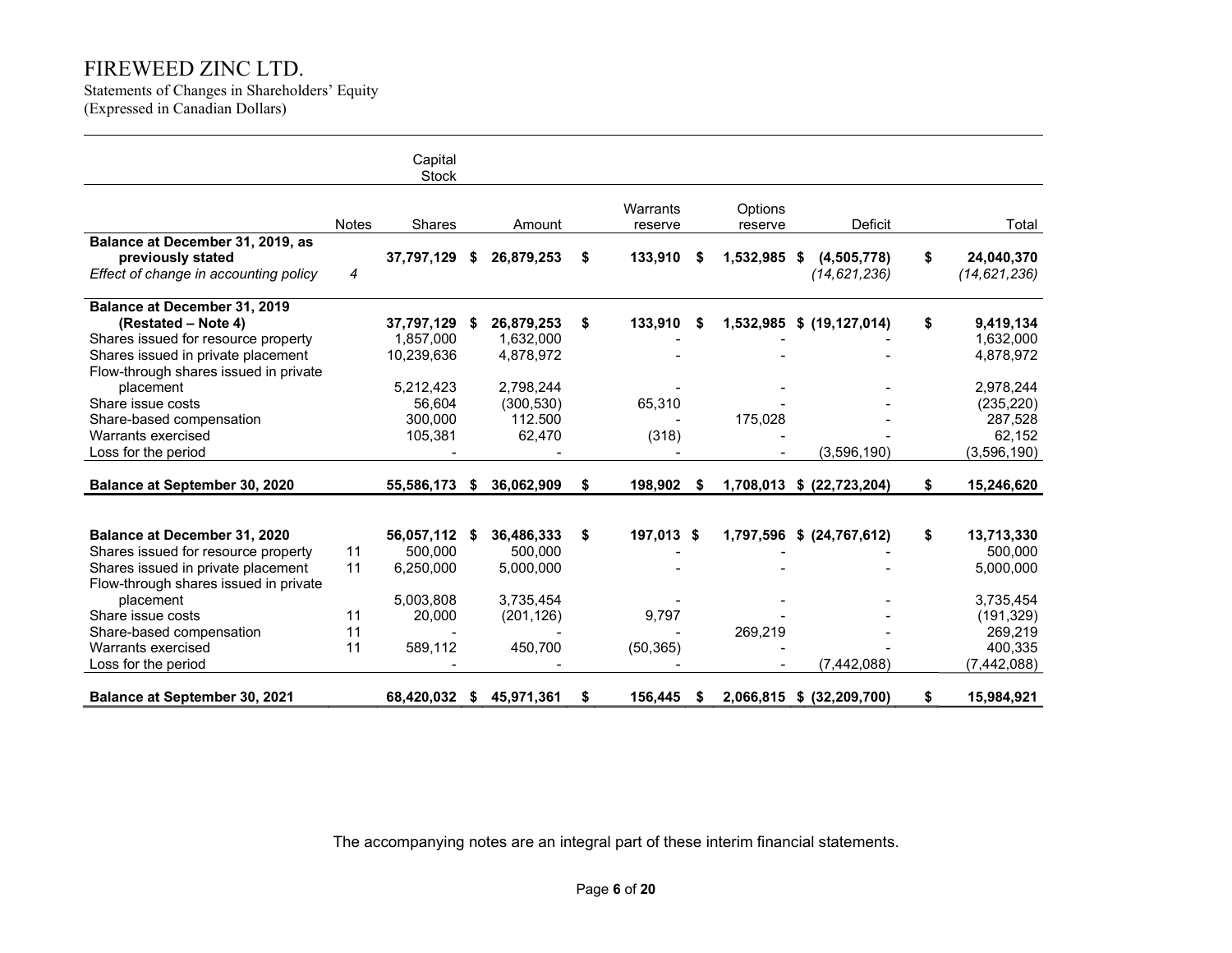#### 1. Nature and Continuance of Operations

Fireweed Zinc Ltd. (the "Company") was incorporated under the Business Corporations Act of the Yukon in Canada on October 20, 2015. The Company is a mineral exploration and development company and is engaged in the acquisition and exploration of mineral assets. Currently the Company has one project, the Macmillan Pass Project, which includes the Tom and Jason claims and zinc-lead-silver deposits, the Nidd claims and large blocks of adjacent claims (Mac, MC, MP, Jerry, BR, NS, Oro, Sol, Bach Ben, NC and Stump) in Yukon, Canada (collectively, the "Project"). The Company is listed on the TSX Venture Exchange and trades under the symbol FWZ.

The Company's head office and principal address is Suite 1020 – 800 West Pender Street, Vancouver, British Columbia, Canada V6C 2V6. The registered and records office is 3081 3rd Avenue, Whitehorse, Yukon, Canada Y1A 4Z7.

The Company's ability to continue operations is not assured and is dependent upon the ability to obtain necessary financing to meet its liabilities and commitments as they become due, and the ability to generate future profitable production or operations or obtain sufficient proceeds from the disposition thereof. The outcome of these matters cannot be predicted at this time. These financial statements do not include adjustments to amounts and classifications of assets and liabilities that might be necessary should the Company be unable to continue operations. As at September 30, 2021, management estimates that the Company does not have sufficient working capital to maintain its operations and activities for the next twelve months and will need to raise additional capital in order to further fund its operations. These material uncertainties may cast significant doubt as to the Company's ability to continue as a going concern.

In March 2020 the World Health Organization declared coronavirus COVID-19 a global pandemic. This contagious disease outbreak, which has continued to spread, and related adverse public health developments, have adversely affected workforces, economies, and financial markets globally, leading to an economic downturn. To date there have been no adverse material effects on the Company's business or ability to raise funds.

The financial statements for the period ended September 30, 2021 have been prepared by management, reviewed by the Audit Committee and authorized for issue by the Board of Directors on November 23, 2021.

#### 2. Basis of Presentation and Statement of Compliance

These condensed interim financial statements have been prepared in accordance with International Financial Reporting Standards ("IFRS") as issued by the International Accounting Standards Board ("IASB") for interim information, specifically International Accounting Standards ("IAS") 34 - Interim Financial Reporting. In addition, these condensed interim financial statements have been prepared using interpretations issued by the International Financial Reporting Interpretation Committee ("IFRIC") in effect at September 30, 2021 and the same accounting policies and methods of their application as the most recent annual financial statements of the Company. These condensed interim financial statements do not include all disclosures normally provided in the annual financial statements and should be read in conjunction with the Company's audited financial statements for the year ended December 31, 2020. In management's opinion, all adjustments necessary for fair presentation have been included in these condensed interim financial statements. Interim results are not necessarily indicative of the results expected for the year ending December 31, 2021.

The financial statements have been prepared on a historical cost basis, except for financial instruments classified as fair value through profit or loss, which are stated at their fair value. All dollar amounts presented are in Canadian dollars unless otherwise specified. In addition, the financial statements have been prepared using the accrual basis of accounting, except for cash flow information.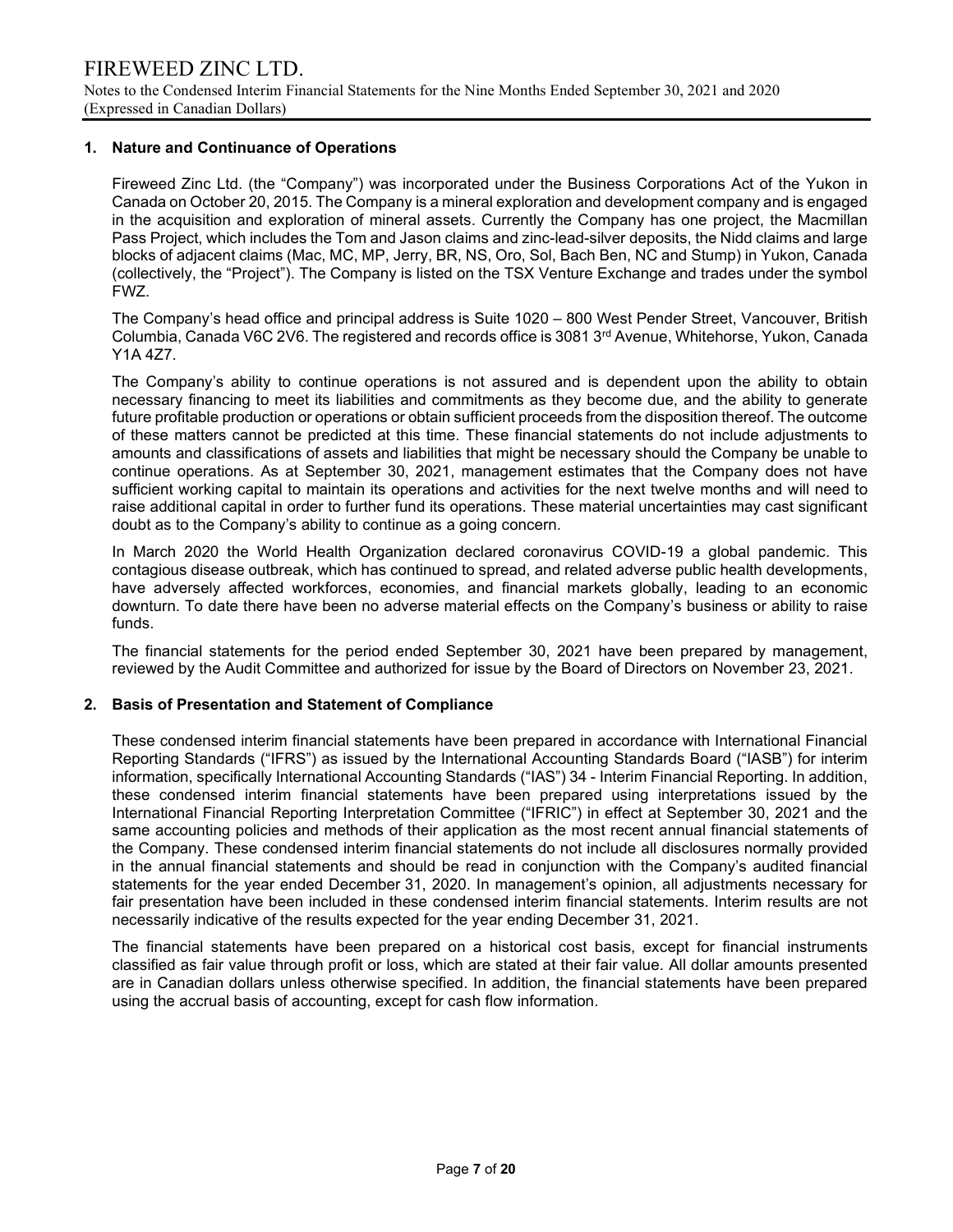### 3. Significant Accounting Policies

The accounting policies in preparation of these condensed interim financial statements are consistent with those applied and disclosed in the Company's audited financial statements for the year ended December 31, 2020.

#### Critical accounting estimates, judgments, and assumptions

The preparation of these financial statements requires management to make certain estimates, judgments and assumptions that affect the reported amounts of assets and liabilities at the date of the financial statements and reported amount of expenses during the reporting period. Actual outcomes could differ from these estimates. These financial statements include estimates that, by their nature, are uncertain. The impacts of such estimates are pervasive throughout the financial statements and may require accounting adjustments based on future occurrences. Revisions to accounting estimates are recognized in the period in which the estimate is revised and future periods if the revision affects both current and future periods. These estimates are based on historical experience, current and future economic conditions, and other factors, including expectations of future events that are believed to be reasonable under the circumstances.

Information about significant areas of estimation uncertainty in applying accounting policies that have the most significant effect on the amounts recognized in the financial statements are noted below with further details of the assumptions contained in the relevant note.

The preparation of these financial statements requires management to make judgments regarding the going concern of the Company as discussed in Note 1.

#### Key sources of estimation uncertainty

#### Carrying value and recoverability of exploration and evaluation assets

The carrying amount of the Company's exploration and evaluation assets do not necessarily represent present or future values, and the Company's exploration and evaluation assets have been accounted for under the assumption that the carrying amount will be recoverable. Recoverability is dependent on various factors, including the discovery of economically recoverable reserves, the ability of the Company to obtain the necessary financing to complete the development and upon future profitable production or proceeds from the disposition of the mineral properties themselves.

Additionally, there are numerous geological, economic, environmental and regulatory factors and uncertainties that could impact management's assessment as to the overall viability of its properties or to the ability to generate future cash flows necessary to cover or exceed the carrying value of the Company's exploration and evaluation assets.

#### Share-based compensation

Share-based compensation expense is measured by reference to the fair value of the stock options at the date at which they are granted. Estimating fair value for granted stock options requires determining the most appropriate valuation model which is dependent on the terms and conditions of the grant. This estimate also requires determining the most appropriate inputs to the valuation model including the expected life of the option, volatility, dividend yield, and rate of forfeitures and making assumptions about them. The value of the sharebased compensation expense for the nine months ended September 30, 2021 and 2020 are disclosed in Note 11.

#### Environmental rehabilitation obligation

The Company recognizes statutory, contractual or other legal obligations related to the retirement of its exploration and evaluation assets and its tangible long-lived assets when such obligations are incurred, if a reasonable estimate of fair value can be made. These obligations are measured initially at the net present value of estimated future cash flows and the resulting costs are expensed to the statement of loss and comprehensive loss.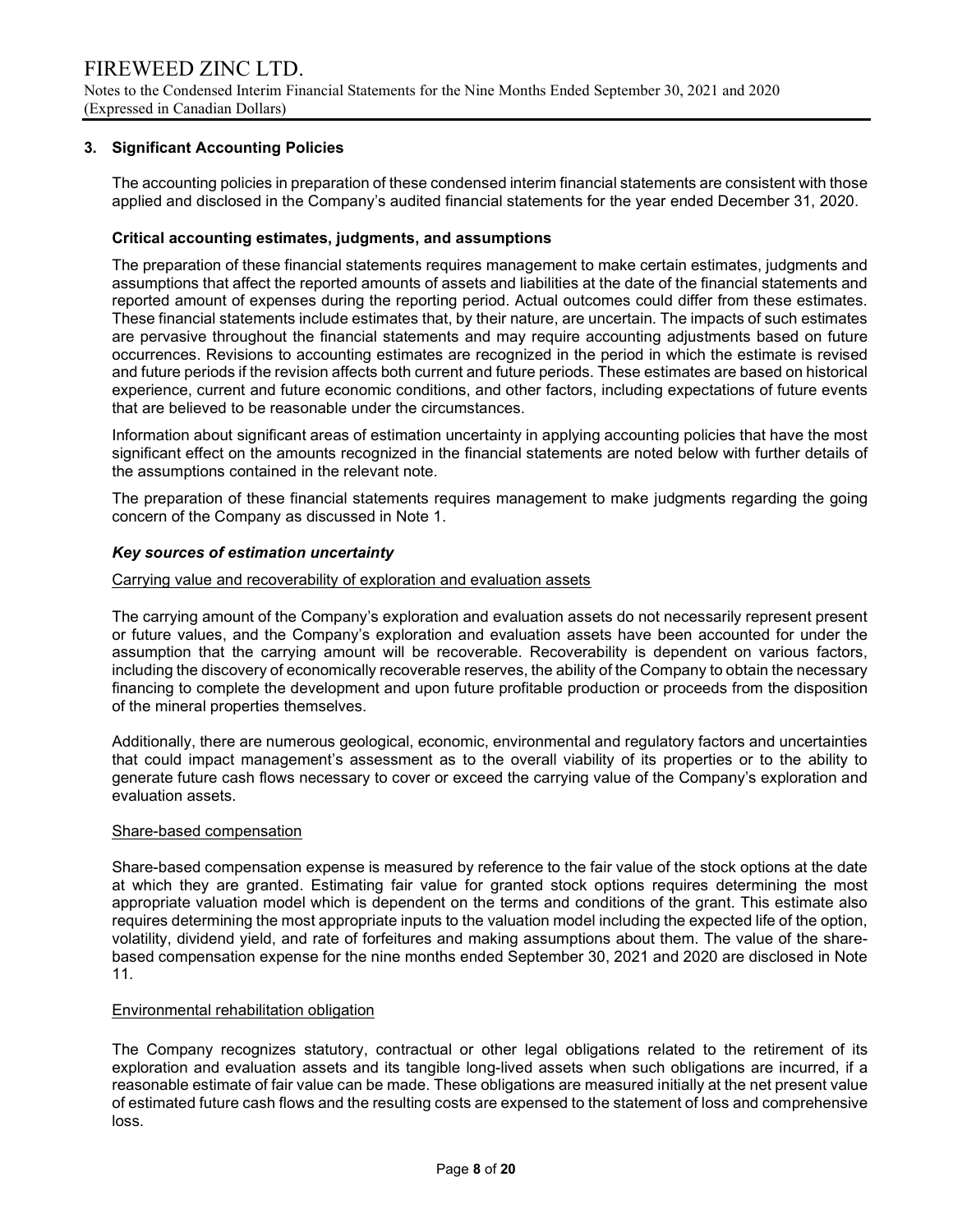### 3. Significant Accounting Policies (cont'd…)

Environmental rehabilitation obligation (cont'd…)

In subsequent periods, the liability is adjusted for any changes in the amount or timing and for the discounting of the underlying future cash flows. The capitalized asset retirement cost is amortized to operations over the life of the asset.

#### 4. Changes in Accounting Policies

The Company's previous accounting policy was to capitalize exploration and evaluation expenditures. The new policy is to expense such expenditures as incurred.

The Company believes that the information provided by this policy change will be more useful to readers because it provides better comparability of our financial position, changes in financial position, and results of operations with those of our current and future peer groups. Consequently, the revised treatment results in more relevant and no less reliable information than was previously presented. We have applied this change in accounting policy retrospectively, in accordance with IAS 8 - Accounting Policies, Changes in Accounting Estimates and Errors.

Due to the change in accounting policy, the Company has restated the comparative financial information on the statements of financial position as at September 30, 2021 and the comparative financial information on the statements of loss and comprehensive loss, cash flows and changes in shareholders' equity for the period ended September 30, 2020. The Company will continue to reflect an asset for the initial acquisition costs related to the mineral property.

|                                   | As at September 30, 2020 |                    |                    |  |  |  |  |  |  |  |
|-----------------------------------|--------------------------|--------------------|--------------------|--|--|--|--|--|--|--|
| <b>Assets:</b>                    | <b>Previously stated</b> | <b>Adjustments</b> | <b>As Restated</b> |  |  |  |  |  |  |  |
| Exploration and evaluation        |                          |                    |                    |  |  |  |  |  |  |  |
| assets                            | \$29,140,563             | (\$18,374,920)     | \$10,765,643       |  |  |  |  |  |  |  |
| <b>Total assets</b>               | \$35,746,126             | (\$18,374,920)     | \$17,371,206       |  |  |  |  |  |  |  |
| Liability:                        |                          |                    |                    |  |  |  |  |  |  |  |
| Deferred tax liability            | (\$1,412,965)            | \$1,412,965        | $$ -$              |  |  |  |  |  |  |  |
| <b>Total Liabilities</b>          | (\$3,537,551)            | \$1,412,965        | (\$2,124,586)      |  |  |  |  |  |  |  |
| Shareholders' equity:             |                          |                    |                    |  |  |  |  |  |  |  |
| Deficit                           | (\$5,761,249)            | (\$16,961,955)     | (\$22,723,204)     |  |  |  |  |  |  |  |
| <b>Total shareholders' equity</b> |                          |                    |                    |  |  |  |  |  |  |  |
| (deficit)                         | \$32,208,575             | (\$16,961,955)     | \$15,246,620       |  |  |  |  |  |  |  |

#### Effects on Statements of Financial Position

Effects on Statements of Loss and Comprehensive Loss

|                                  | For the period ended September 30, 2020 |                    |               |  |  |  |  |  |  |  |
|----------------------------------|-----------------------------------------|--------------------|---------------|--|--|--|--|--|--|--|
| Expenses:                        | <b>Previously stated</b>                | <b>Adjustments</b> | As restated   |  |  |  |  |  |  |  |
| Exploration and evaluation       |                                         |                    |               |  |  |  |  |  |  |  |
| expenditures                     |                                         | (\$2,879,684)      | (\$2,879,684) |  |  |  |  |  |  |  |
| Deferred income tax              | (\$538,965)                             | \$538,965          |               |  |  |  |  |  |  |  |
| <b>Comprehensive Loss</b>        | (\$1,255,471)                           | (\$2,340,719)      | (\$3,596,190) |  |  |  |  |  |  |  |
| Weighted number of shares        |                                         |                    |               |  |  |  |  |  |  |  |
| outstanding                      | 48,297,866                              |                    | 48,297,866    |  |  |  |  |  |  |  |
| Basic and diluted loss per share | (\$0.01)                                |                    | (\$0.05)      |  |  |  |  |  |  |  |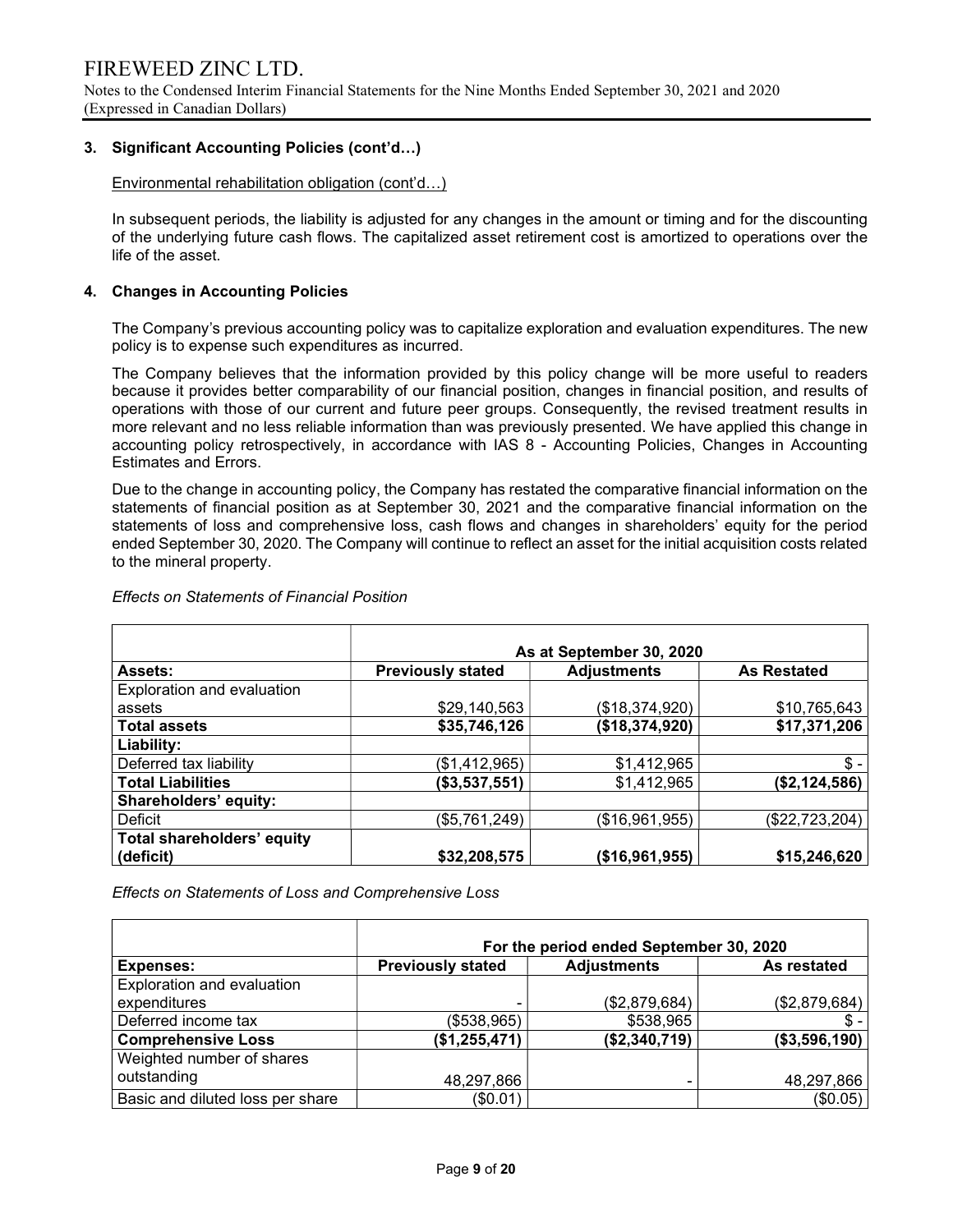Notes to the Condensed Interim Financial Statements for the Nine Months Ended September 30, 2021 and 2020 (Expressed in Canadian Dollars)

### 4. Changes in Accounting Policies (cont'd…)

### Effects on Statements of Cash Flows

|                                   | As at September 30, 2020 |                    |               |  |  |  |  |  |  |  |
|-----------------------------------|--------------------------|--------------------|---------------|--|--|--|--|--|--|--|
|                                   | <b>Previously stated</b> | <b>Adjustments</b> | As restated   |  |  |  |  |  |  |  |
| <b>Operating activities:</b>      |                          |                    |               |  |  |  |  |  |  |  |
| Loss for the year                 | (\$1,255,471)            | (\$2,340,719)      | (\$3,596,190) |  |  |  |  |  |  |  |
| Deferred income tax               | \$538,965                | (\$538,965)        | $\$\,.$       |  |  |  |  |  |  |  |
| <b>Total operating activities</b> | (\$1,089,845)            | (\$2,879,684)      | (\$3,969,529) |  |  |  |  |  |  |  |
| <b>Investing activities:</b>      |                          |                    |               |  |  |  |  |  |  |  |
| Exploration and evaluation        |                          |                    |               |  |  |  |  |  |  |  |
| assets                            | (\$1,844,320)            | \$2,879,684        | \$1,035,364   |  |  |  |  |  |  |  |
| <b>Total investing activities</b> | (\$1,952,260)            | \$2,879,684        | \$927,424     |  |  |  |  |  |  |  |

### 5. Exploration and Evaluation Assets and Expenditures

### Exploration and Evaluation Assets

| <b>Macmillan Pass Project</b>             | <b>Nine Months Ended</b>  | <b>Fiscal Year Ended</b> |
|-------------------------------------------|---------------------------|--------------------------|
| (Yukon, Canada)                           | <b>September 30, 2021</b> | December 31, 2020        |
| Acquisition and maintenance costs:        |                           |                          |
| <b>Opening Balance</b>                    | \$<br>11,458,395          | \$<br>8,942,213          |
| Additions during the year:                |                           |                          |
| Change in rehabilitation provision        | -                         | (29, 123)                |
| Cash payments                             | 1.931                     | 559,805                  |
| Shares issued                             | 500,000                   | 1,985,500                |
|                                           | 501,931                   | 2,516,182                |
| <b>Acquisition costs, closing balance</b> | 11,960,326                | 11,458,395               |

Exploration and Evaluation Expenditures

| <b>Macmillan Pass Project</b><br>(Yukon, Canada) | <b>Nine Months Ended</b><br><b>September 30, 2021</b> | <b>Nine Months Ended</b><br><b>September 30, 2020</b> |
|--------------------------------------------------|-------------------------------------------------------|-------------------------------------------------------|
| Assaying                                         | \$<br>224,752                                         | \$<br>36,061                                          |
| Camp and field                                   | 1,883,588                                             | 934,660                                               |
| Drilling                                         | 1,506,928                                             | 469,484                                               |
| Engineering                                      | 144,165                                               | 55,044                                                |
| <b>Exploration Contracting</b>                   | 1,302,825                                             | 648,862                                               |
| <b>Geological Consulting</b>                     | 495,967                                               | 300,151                                               |
| Insurance and other                              | 4.195                                                 | 9,058                                                 |
| Permitting, Environment, Social                  | 551,756                                               | 255,944                                               |
| Reporting                                        | 46.276                                                | 29,276                                                |
| Travel & Support                                 | 526,125                                               | 141,144                                               |
| <b>Total exploration expenditures</b>            | 6,686,576                                             | \$<br>2,879,684                                       |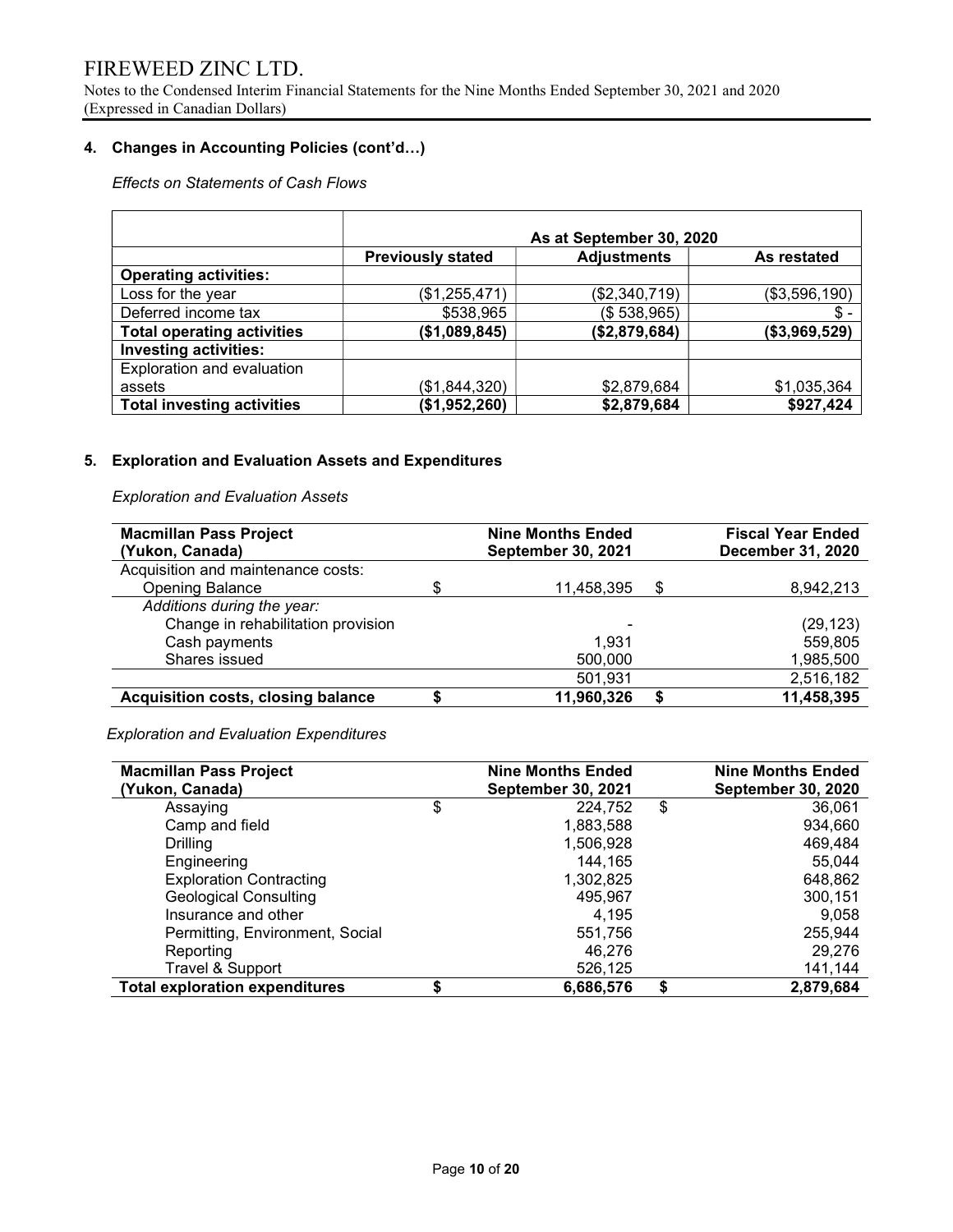Notes to the Condensed Interim Financial Statements for the Nine Months Ended September 30, 2021 and 2020 (Expressed in Canadian Dollars)

#### 5. Exploration and Evaluation Assets and Expenditures (cont'd…)

### Macmillan Pass Project, Yukon, Canada

#### Property Acquisitions and Option Agreements

In February 2018, the Company exercised its option with Hudbay Minerals Inc. ("Hudbay") and acquired a 100% interest in the Tom and Jason zinc-lead-silver property and associated assets through the payment of \$1,000,000 and 3,565,406 shares as well as incurring exploration expenditures of \$1,250,000. The Jason claims have a third party underlying 3% net smelter return royalty ("NSR") which can be bought out at any time for \$5,250,000. There are no underlying royalties on the Tom claims.

In November 2018, Company purchased 100% interest in the claims of the Nidd property which includes the Boundary Zone, from Teck Metals Ltd. and Teck Mining Worldwide Holdings Ltd. ("Teck") through the payment of 1,500,000 shares with a fair value of \$1,350,000. Teck retains a 1% NSR royalty and a right of first offer to purchase future production concentrates from the Nidd property.

In October 2020, the Company exercised its option and acquired 100% interest in the claims of the Mac property from Maverix Metals Inc. ("Maverix") through staged payments totaling \$292,500 and 320,000 shares. Maverix retains production royalties of 0.25% NSR on base metals and other non-precious minerals, 1% NSR on silver and other precious metals excluding gold, and 3% NSR on gold produced from the Mac property.

In September 2020, the Company exercised its option and acquired 100% interest in the MC, MP and Jerry claims from joint venture partners Epica Gold Inc. ("Epica") and Carlin Gold Corporation ("Carlin") through staged payments totaling \$275,000 and 750,000 shares. Epica and Carlin together retain production royalties of 0.5% NSR on base metals and silver, and 2% NSR on all other metals including gold produced from the MC, MP and Jerry claims, and are entitled to one additional payment of \$750,000 or equivalent in Fireweed shares at the Company's option, upon receiving a resource calculation of at least 2.0 million tonnes of indicated (or better) resource on any part of the MC, MP or Jerry claims. Fireweed maintains a right of first refusal on the sale of any NSR royalty from these claims by Epica and/or Carlin.

On November 20, 2020, the Company entered into a purchase and sale agreement with QuestEx Gold & Copper Ltd. ("QuestEx") to acquire a 100% interest in the Sol Property as well as several small nearby separate claim blocks, which extends the Company's Macmillan Pass Project to the northwest. Under this agreement, the Company made a cash payment of \$100,000 and issued 350,000 common shares to QuestEx. The total fair value of the shares issued was determined to be \$353,500, based on the market price at the date of the issuance.

QuestEx retains a 0.5% NSR on all base metals and silver and a 2% NSR on all other metals including gold, which may be mined from the property. There is an additional private third-party royalty consisting of a 2% NSR on production from the Sol Property, of which 1% may be extinguished for \$2,000,000.

On November 20, 2020, the Company entered in a one-year option agreement with Cathro Resources Corp. ("Cathro") and Cazador Resources Ltd. ("Cazador") to acquire a number of claims ("Oro Property") in the Macmillan Pass area for an aggregate consideration of \$500,000 in cash and 1,000,000 common shares of the Company, payable as indicated in the table below. Each cash payment and share issuance will be made equally between each of the property owners.

| Due Date                      | Cash             | <b>Common Shares</b> |
|-------------------------------|------------------|----------------------|
| On or before January 18, 2021 | \$250,000 (paid) | 500,000 (issued)     |
| On or before January 13, 2022 | \$250,000        | 500,000              |
| <b>TOTAL</b>                  | \$500,000        | 1,000,000            |

The vendors retain a 0.5% NSR on all base metals and silver and a 2% NSR on all other metals including gold, which may be mined from the property.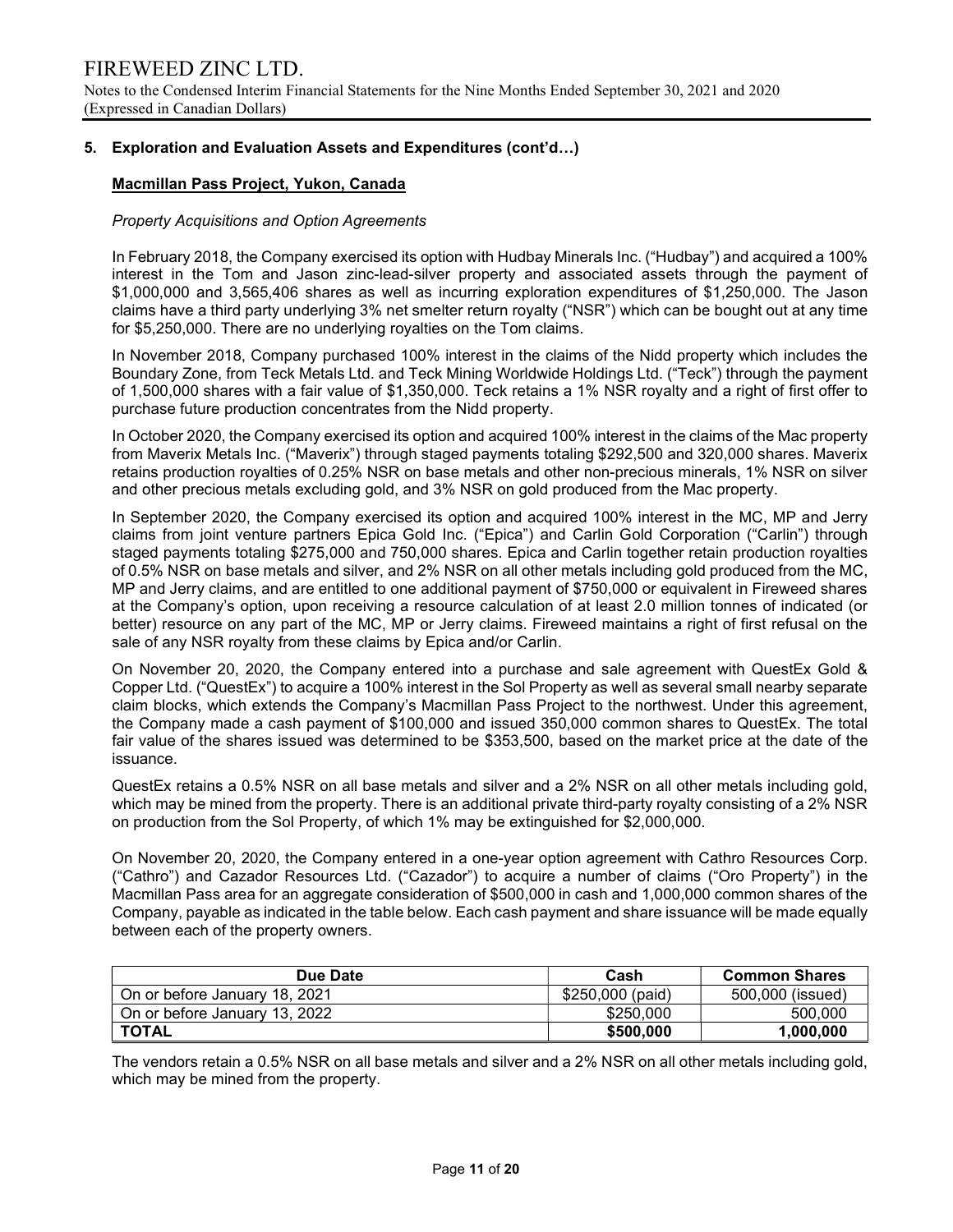Notes to the Condensed Interim Financial Statements for the Nine Months Ended September 30, 2021 and 2020 (Expressed in Canadian Dollars)

#### 6. Equipment

|                                  |    | <b>Exploration</b><br><b>Equipment</b> |    | <b>Computer</b><br><b>Hardware</b> |     | Vehicles<br>(Trucks) | Total         |
|----------------------------------|----|----------------------------------------|----|------------------------------------|-----|----------------------|---------------|
| Cost                             |    |                                        |    |                                    |     |                      |               |
| As at December 31, 2020          | \$ | 38.026                                 | -S | 3,603                              | \$. | 107,940              | \$<br>149,569 |
| Acquisition                      |    |                                        |    |                                    |     |                      |               |
| Balance as at September 30, 2021 |    | 38,026                                 |    | 3.603                              |     | 107.940              | 149,569       |
|                                  |    |                                        |    |                                    |     |                      |               |
| <b>Accumulated Depreciation</b>  |    |                                        |    |                                    |     |                      |               |
| As at December 31, 2020          |    | (20,561)                               |    | (3,231)                            |     | (11, 840)            | (35,632)      |
| Depreciation expense             |    | (2,491)                                |    | (112)                              |     | (20, 041)            | (22,644)      |
| Balance as at September 30, 2021 |    | (23,052)                               |    | (3, 343)                           |     | (31, 881)            | (58,276)      |
|                                  |    |                                        |    |                                    |     |                      |               |
| Net book value                   |    |                                        |    |                                    |     |                      |               |
| As at December 31, 2020          | S  | 17,465                                 | S  | 372                                | \$. | 96.100               | \$<br>113,937 |
| As at September 30, 2021         | \$ | 14,974                                 | S  | 260                                |     | 76,059               | \$<br>91,293  |

### 7. Accounts Payable and Accrued Liabilities

 Accounts payable and accrued liabilities mainly consist of payables to management and to vendors for work completed on the Company's project as well as accrual of professional and director fees. The breakdown of accounts payable and accrued liabilities are as follows:

|                                                       |   | <b>September 30, 2021</b> | December 31, 2020 |
|-------------------------------------------------------|---|---------------------------|-------------------|
| Payable to related parties (Note 13)                  | S | 14.795                    | 15.044            |
| Pavable to vendors                                    |   | 574.613                   | 214.819           |
| <b>Total Accounts Payable and Accrued Liabilities</b> |   | 589,408                   | 229,863           |

#### 8. Loan Payable

In May 2020, the Company secured a \$40,000 interest-free operating line of credit after applying for the government-sponsored Canada Emergency Business Account ("CEBA") under the Government of Canada COVID-19 relief program.

#### Terms of the CEBA agreement:

- i. The CEBA funds are intended for non-deferrable operating expenses, including but not limited to payroll, rent and insurance,
- ii. the balance currently outstanding has been converted into a 2-year interest-free term loan effective January 1st, 2021,
- iii. If \$30,000 is repaid by December 31, 2022, \$10,000 of the operating line will be forgiven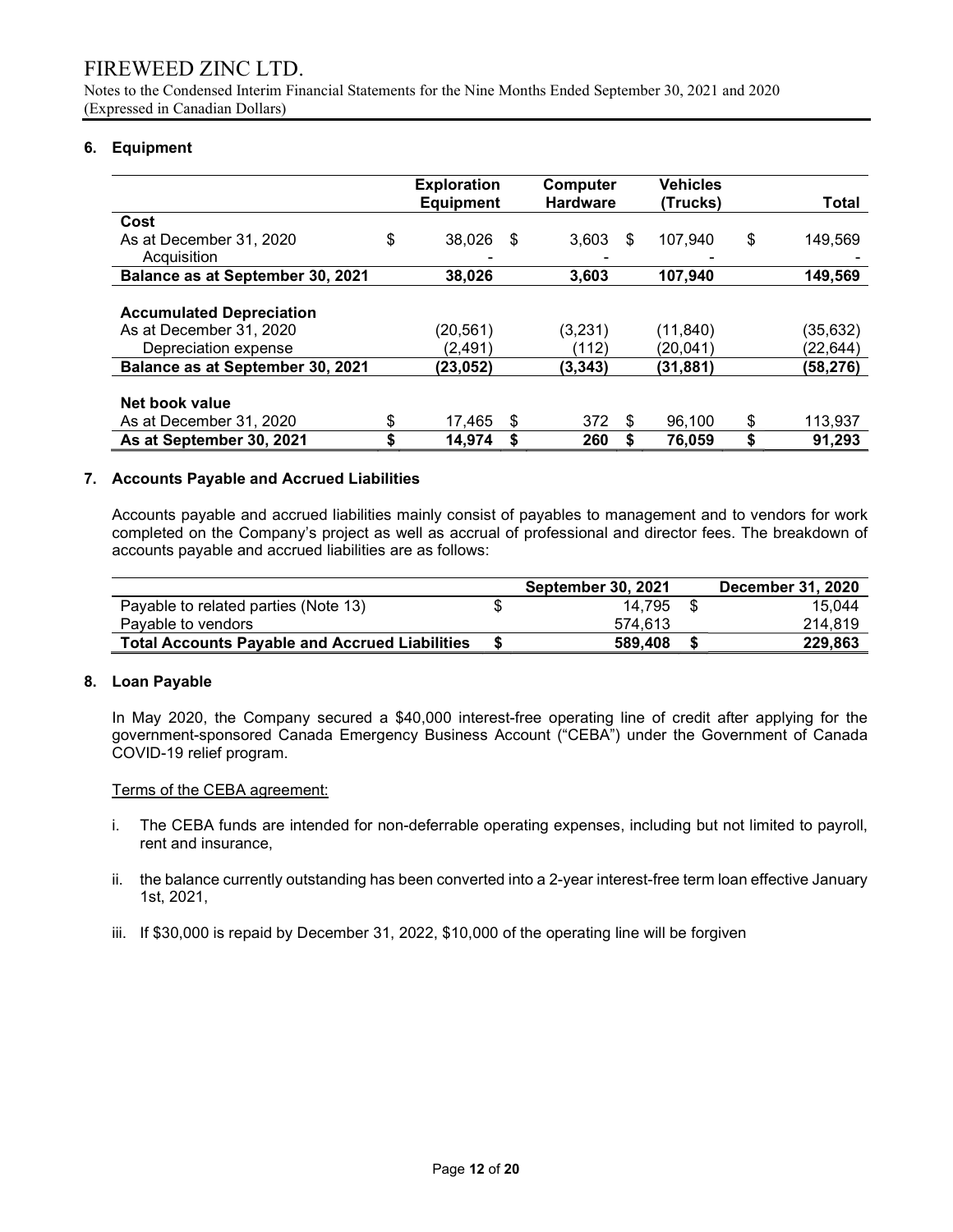Notes to the Condensed Interim Financial Statements for the Nine Months Ended September 30, 2021 and 2020 (Expressed in Canadian Dollars)

### 9. Flow-Through Premium Liability

Flow-through share premium liabilities include the liability portion of the flow-through shares issued. The following is a continuity schedule of the liability portion of the flow-through shares issuances:

| <b>Balance at December 31, 2019</b>                           |            |
|---------------------------------------------------------------|------------|
| Liability incurred on flow-through shares issued              | 804.791    |
| Flow-through issuance costs                                   | (35, 659)  |
| Settlement of flow-through liability on incurred expenditures | (769, 132) |
| <b>Balance at December 31, 2020</b>                           |            |
| Liability incurred on flow-through shares issued              | 800,609    |
| Flow-through issuance costs                                   | (32, 636)  |
| Settlement of flow-through liability on incurred expenditures | (681, 587) |
| <b>Balance at September 30, 2021</b>                          | 86,386     |

On July 2, 2021, the Company issued 5,003,808 flow-through common shares at a price of \$0.90 per share for gross proceeds of \$4,503,427. Premiums of \$0.16 per share was recorded for each of these flow-through share issuances, totaling \$800,869 in flow-through liability. Share issuance costs allocated to the flow-through premium liability were \$32,636.

As of September 30, 2021, the Company incurred eligible flow-through expenditures of \$3,996,857 of the total flow-through funds raised. Therefore, 89% of the flow-through premium liability (\$710,552) and 89% of the flowthrough related share issuance costs (\$28,965) were recognized on the statement of loss and comprehensive loss, resulting in the \$86,386 flow-through liability balance at September 30, 2021.

On August 6, 2020, the Company issued 3,582,423 flow-through common shares at a price of \$0.65 per share for gross proceeds of \$2,328,575 and 1,630,000 flow-through common shares at a price of \$0.76 through a charity arrangement for the proceeds of \$1,238,800. Premiums of \$0.12 and \$0.23 per share were recorded for each of these flow-through share issuances, totaling \$804,791 in flow-through liability. Share issuance costs allocated to the flow-through premium liability were \$35,659.

During 2020, the Company incurred eligible flow-through expenditures of \$3,567,375 of the total flow-through funds raised. Therefore, 100% of the flow-through premium liability \$804,791 and 100% of the flow-through related share issuance costs \$35,659 were recognized on the statement of loss and comprehensive loss, resulting in a \$nil flow-through liability balance at December 31, 2020.

#### 10. Rehabilitation Provisions

The Company has estimated that the present value of future rehabilitation costs required to remediate the Tom Jason property based on its current state. The Company did not have any rehabilitation provisions prior to the acquisition of the Tom Jason property.

Although the ultimate amount of the rehabilitation liability is uncertain, the best estimate of these obligations is based on information currently available. Current significant closure and rehabilitation activities include dismantling and removing camp facilities, roads reclamation and mobile equipment removal costs.

The total amount of estimated undiscounted cash flow required to settle the Company's estimated obligation as at September 30, 2021 was \$237,761. The calculation of present value of estimated future cash flows assumed a discount rate of 0.67% and an inflation rate of 0.62%. Rehabilitation costs are estimated to be settled at various dates during 2028.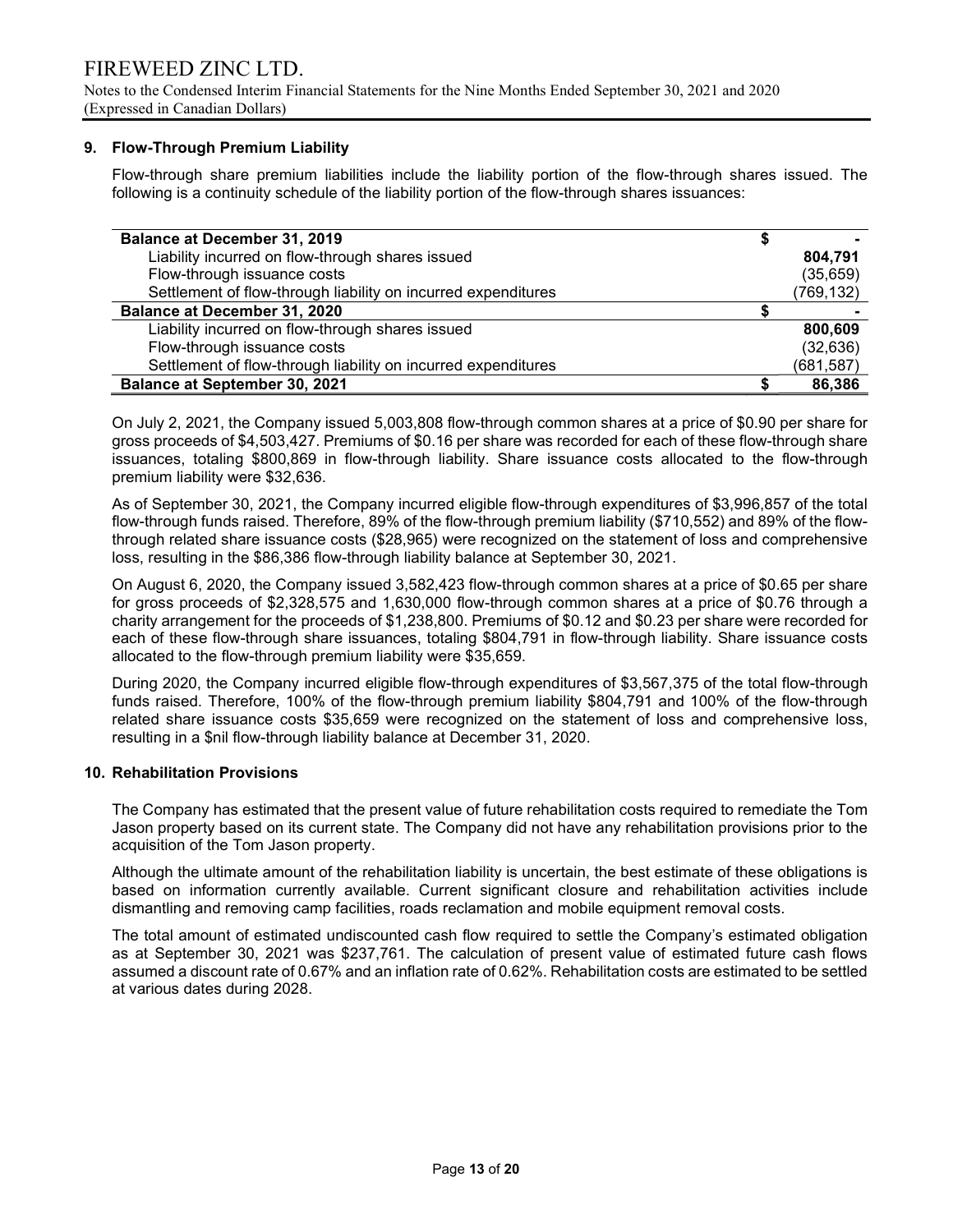### 10. Rehabilitation Provisions (cont'd…)

| Balance, December 31, 2019  | 261,023  |
|-----------------------------|----------|
| Accretion                   | 4.672    |
| Change in estimate          | (29,123) |
| Balance, December 31, 2020  | 236,572  |
| Accretion                   | 1,189    |
| Balance, September 30, 2021 | 237,761  |

### 11. Capital Stock and Reserves

The authorized capital stock of the Company consists of an unlimited number of common shares without nominal or par value. As at September 30, 2021, the Company had 68,420,032 (December 31, 2020 – 56,057,112) common shares issued and outstanding.

### Transactions for the nine months ended September 30, 2021

On January 13, 2021, the Company issued 250,000 common shares to Cathro and 250,000 common shares to Cazador totalling 500,000 common shares as part of the payment for the Oro Property. The fair value of the common shares at the time of issuance was \$500,000 (Note 5).

On May 20, 2021, the Company closed a private placement financing for gross proceeds of \$5,000,000. The financing consisted of 6,250,000 common shares of the Company at a price of \$0.80 per share. In connection with the private placement, the Company incurred \$113,250 share issuance costs.

 On July 2, 2021 the Company closed a non-brokered private placement for aggregate gross proceeds of \$4,503,427 consisting of 5,003,808 flow-through common shares \$0.90 per share.

In connection with the private placement, the Company incurred aggregate cash finders' fees of \$55,599.85 and issued 56,669 one-year finders' warrants, which are exercisable at the price of \$0.90 per share.

The Company also issued 20,000 shares to an arm's length party for corporate finance services.

During the period ended September 30, 2021, 589,112 warrants were exercised for gross proceeds of \$450,700. In connection with the issuance, a total of \$50,365 was re-allocated from reserves to capital stock.

#### Transactions for the nine months ended September 30, 2020

On April 14, 2020, the Company closed a private placement financing for gross proceeds of \$1,142,301. The financing consisted of 3,807,670 common shares of the Company at a price of \$0.30 per share with a full fouryear warrant exercisable at \$0.60 per share but subject to accelerated expiry terms if the Company's shares trade at or above \$1.00 per share for 20 consecutive days. In connection with the private placement, the Company incurred \$45,882 share issuance costs, including a cash finders' fee of \$30,930 and 103,099 finders' warrants with a fair value of \$6,094, which are exercisable at a price of \$0.40 per share until April 14, 2021.

On May 11, 2020, the Company issued 50,000 shares to Epica and Carlin each for the total of 100,000 shares as part of the third option payment for the MC, MP and Jerry Claims. The shares were valued at the closing market price of \$0.375 at the date of issue (Note 4) for the total fair value of \$75,000.

On May 14, 2020, the Company issued 300,000 performance shares to a former director of the Company, as per the performance shares agreement dated December 19, 2016, following the director's resignation in April 2020. The fair value of the shares was recorded at \$112,500, based on the marked closing price on the date of issuance of the shares.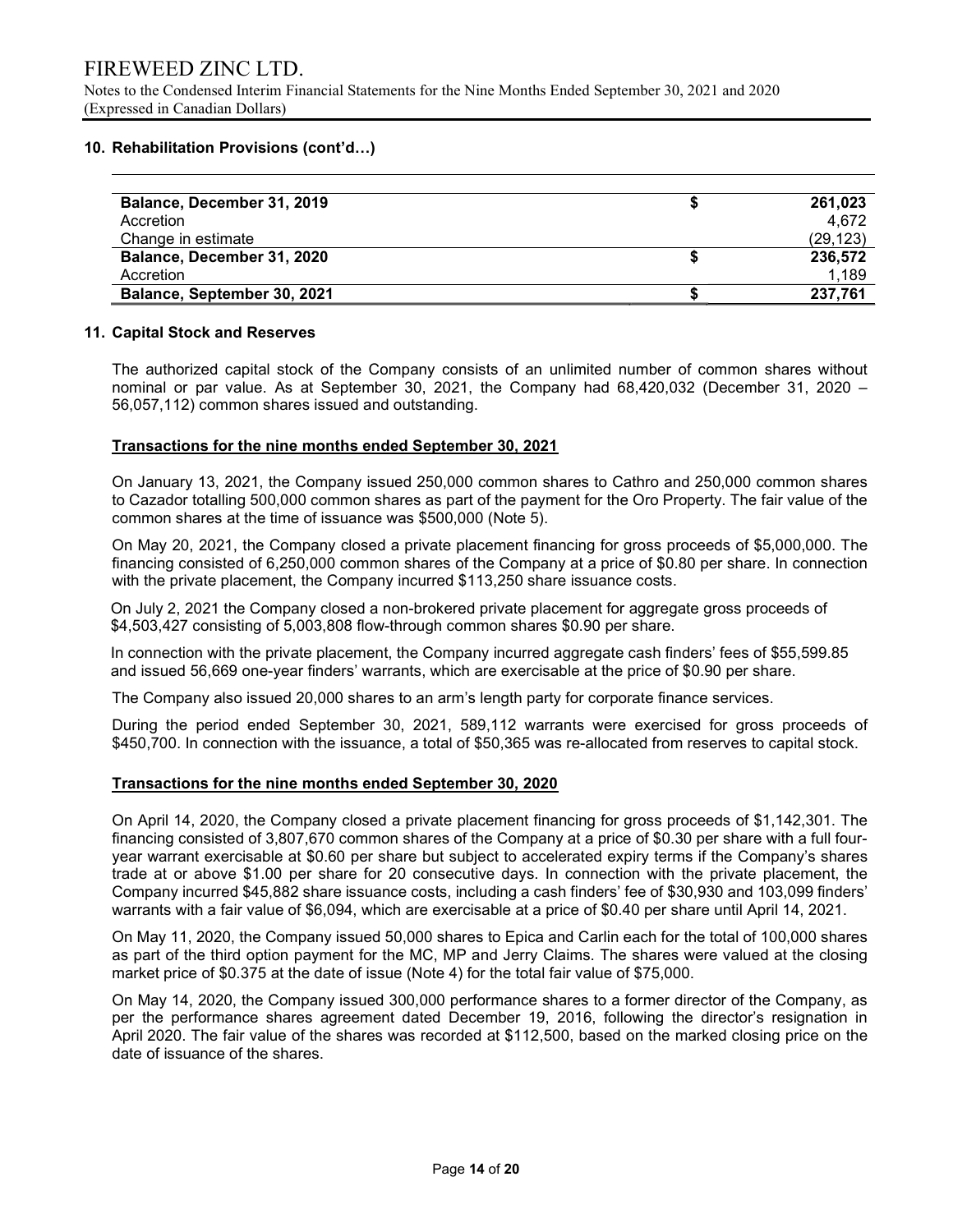#### 11. Capital Stock and Reserves (cont'd…)

#### Transactions for the nine months ended September 30, 2020 (cont'd…)

On August 6, 2020 the Company closed a non-brokered private placement for aggregate gross proceeds of \$5,239,351 consisting of:

- (i) 3,154,673 units at \$0.53 per unit with each unit comprising one share and a half two-year warrant exercisable at \$0.80 per share,
- (ii) 3,582,423 flow-through common shares \$0.65 per share, and
- (iii) 1,630,000 charity flow-through units at \$0.76 per unit through a charity donation arrangement with each unit consisting of one share with a half two-year warrant, each full warrant is exercisable at \$0.80 per share.

In connection with the private placement, the Company incurred aggregate cash finders' fees of \$131,691 and issued 232,386 one-year finders' warrants, which are exercisable at prices of:

- $(i)$  \$0.60 per share for the 75,532 warrants issued for the \$0.53 units,
- (ii) \$0.65 per share for the 71,054 warrants issued for the \$0.65 flow-through shares, and
- (iii) \$0.76 per share for the 85,800 units issued for the \$0.76 charity flow-through units.

The Company also paid 56,604 units (56,604 shares and 28,302 two-year warrants exercisable at \$0.80 per share) to an arm's length party for corporate finance services.

On September 4, 2020, the Company closed a non-brokered private placement for gross proceeds of \$2,064,695. The offering consisted of 3,277,293 common shares with a half two-year warrants exercisable at \$0.95 per share. In connection with this private placement, the Company incurred \$126,582 share issuance costs, including a cash finders' fee of \$89,586 and \$25,657 fair value of 142,200 finders' warrants. All finder's warrants are exercisable for 12 months from the date of issuance at an exercise price of \$0.70 per share.

During the nine months ended, September 30, 2020, 105,381 warrants were exercised for gross proceeds of \$62,470, in conjunction with it, a fair value of \$318 was re-allocated from reserves to capital stock.

In September 2020, the Company issued 1,675,000 shares to exercise its options to acquire a 100% interest in MAC, MC, MP, Jerry, NS and BR. (Note 4).

#### Escrow shares

As of September 30, 2021, Nil (September 30, 2020 – Nil) common shares are held in escrow. The common shares issued in connection with IPO and held in escrow were released as to 10% on the listing date and the balance in equal 15% tranches were released every six months from the listing date.

#### Stock options

The Company adopted a stock option plan ("the Plan") whereby it can grant options to directors, officers, employees, and technical consultants of the Company. The maximum numbers of shares that may be reserved for issuance under the Plan is limited to 10% of the issued common shares of the Company at any time and are exercisable within a maximum of ten (10) years. The vesting period for all options is at the discretion of the directors. The exercise price will be set by the directors at the time of grant and cannot be less than the discounted market price of the Company's common shares.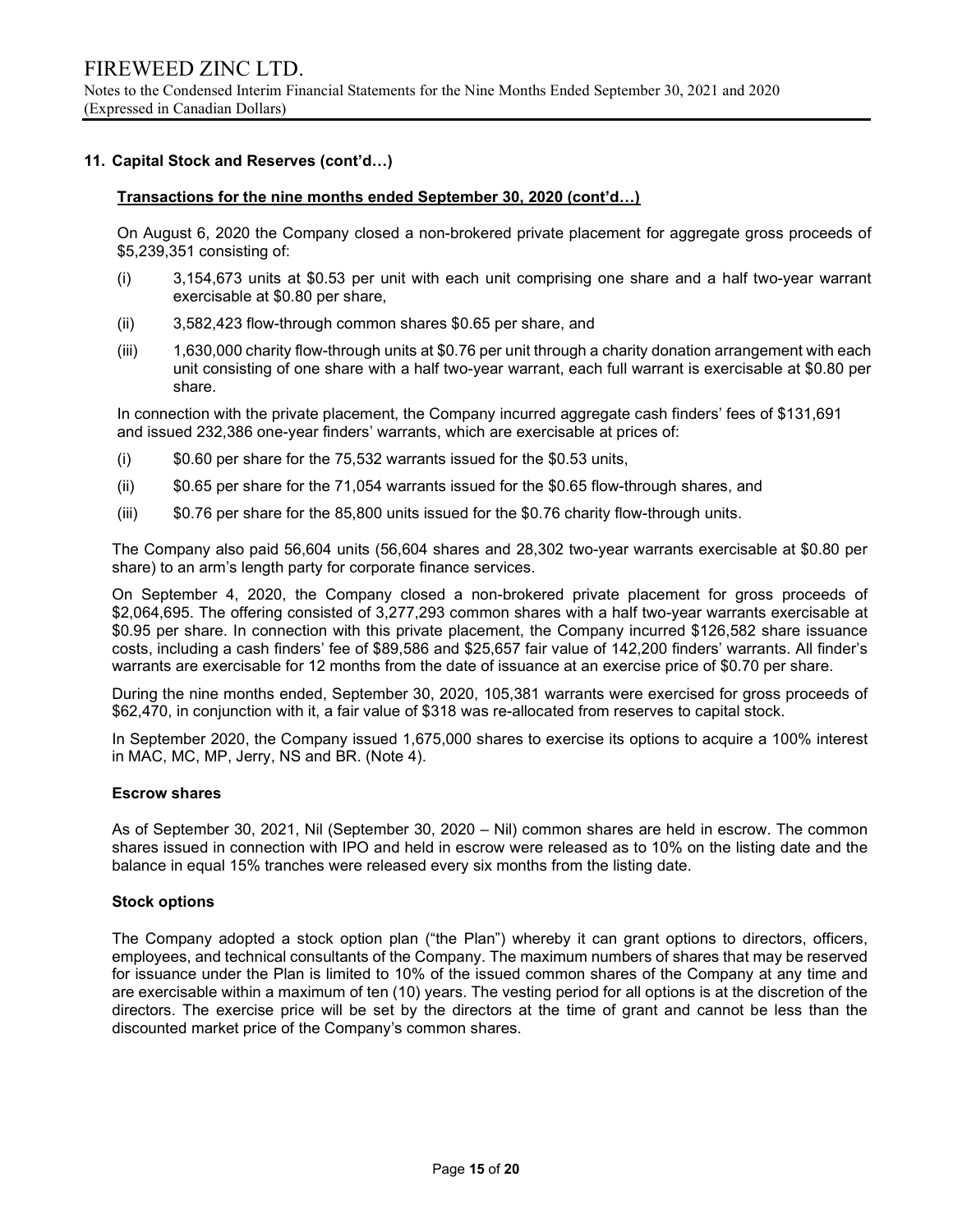Notes to the Condensed Interim Financial Statements for the Nine Months Ended September 30, 2021 and 2020 (Expressed in Canadian Dollars)

#### 11. Capital Stock and Reserves (cont'd…)

The following is a summary of the Company's stock option activity:

|                                  | Number of      | <b>Weighted Average</b> |
|----------------------------------|----------------|-------------------------|
|                                  | <b>Options</b> | <b>Exercise Price</b>   |
| Balance as at December 31, 2018  | 2,445,000      | \$0.86                  |
| Granted                          | 250,000        | \$0.65                  |
| Balance as at December 31, 2019  | 2,695,000      | \$0.86                  |
| Granted                          | 1,100,000      | \$0.65                  |
| Forfeited                        | (305,000)      | \$0.72                  |
| Balance as at December 31, 2020  | 3,490,000      | \$0.79                  |
| Granted                          | 1,345,000      | \$0.90                  |
| Balance as at September 30, 2021 | 4,835,000      | \$0.82                  |

Share-based compensation relating to options vested during the nine months ended September 30, 2021 using the Black-Scholes option pricing model were \$269,219 (2020 - \$264,611), which was recorded as reserves on the statements of financial position and as share-based compensation expense on the statement of loss and comprehensive loss.

The associated share-based compensation expense for the options granted was calculated based on the following weighted average assumptions:

|                                                | <b>September 30, 2021</b> | <b>December 31, 2020</b> |
|------------------------------------------------|---------------------------|--------------------------|
| Risk-free interest rate                        | 0.93%                     | 0.37%                    |
| Expected life of options                       | 5 years                   | 5 years                  |
| Annualized volatility                          | 73.38%                    | 72.90%                   |
| Dividend rate                                  | $0.00\%$                  | 0.00%                    |
| Forfeiture rate                                | $0.00\%$                  | 0.00%                    |
| Share price on grant date                      | \$0.72                    | \$0.61                   |
| Weighted average fair value of options granted | \$0.41                    | \$0.65                   |

As at September 30, 2021, the Company had outstanding stock options exercisable as follows:

| <b>Expiry date</b><br>(mm/dd/yyyy) | Number of<br><b>Options</b><br>Outstanding | Number of<br><b>Options</b><br>Exercisable | Weighted<br>Average<br>Remaining life in<br>Years | Weighted<br>Average<br><b>Exercise Price</b> |
|------------------------------------|--------------------------------------------|--------------------------------------------|---------------------------------------------------|----------------------------------------------|
| 04/26/2022                         | 1,180,000                                  | 1,180,000                                  | 0.57                                              | \$0.50                                       |
| 10/27/2022                         | 30,000                                     | 30,000                                     | 1.07                                              | \$0.70                                       |
| 12/06/2022                         | 120,000                                    | 120,000                                    | 1.18                                              | \$0.83                                       |
| 03/14/2023                         | 810,000                                    | 648,000                                    | 1.45                                              | \$1.45                                       |
| 07/11/2024                         | 250,000                                    | 150,000                                    | 2.78                                              | \$0.65                                       |
| 06/10/2025                         | 820,000                                    | 164.000                                    | 3.70                                              | \$0.59                                       |
| 08/25/2025                         | 160,000                                    | 32,000                                     | 3.90                                              | \$0.71                                       |
| 09/18/2025                         | 120,000                                    | 24.000                                     | 3.97                                              | \$0.99                                       |
| 07/07/2026                         | 1,345,000                                  | 1,345,000                                  | 4.77                                              | \$0.80                                       |
|                                    | 4,835,000                                  | 3,693,000                                  | 2.22                                              | \$0.79                                       |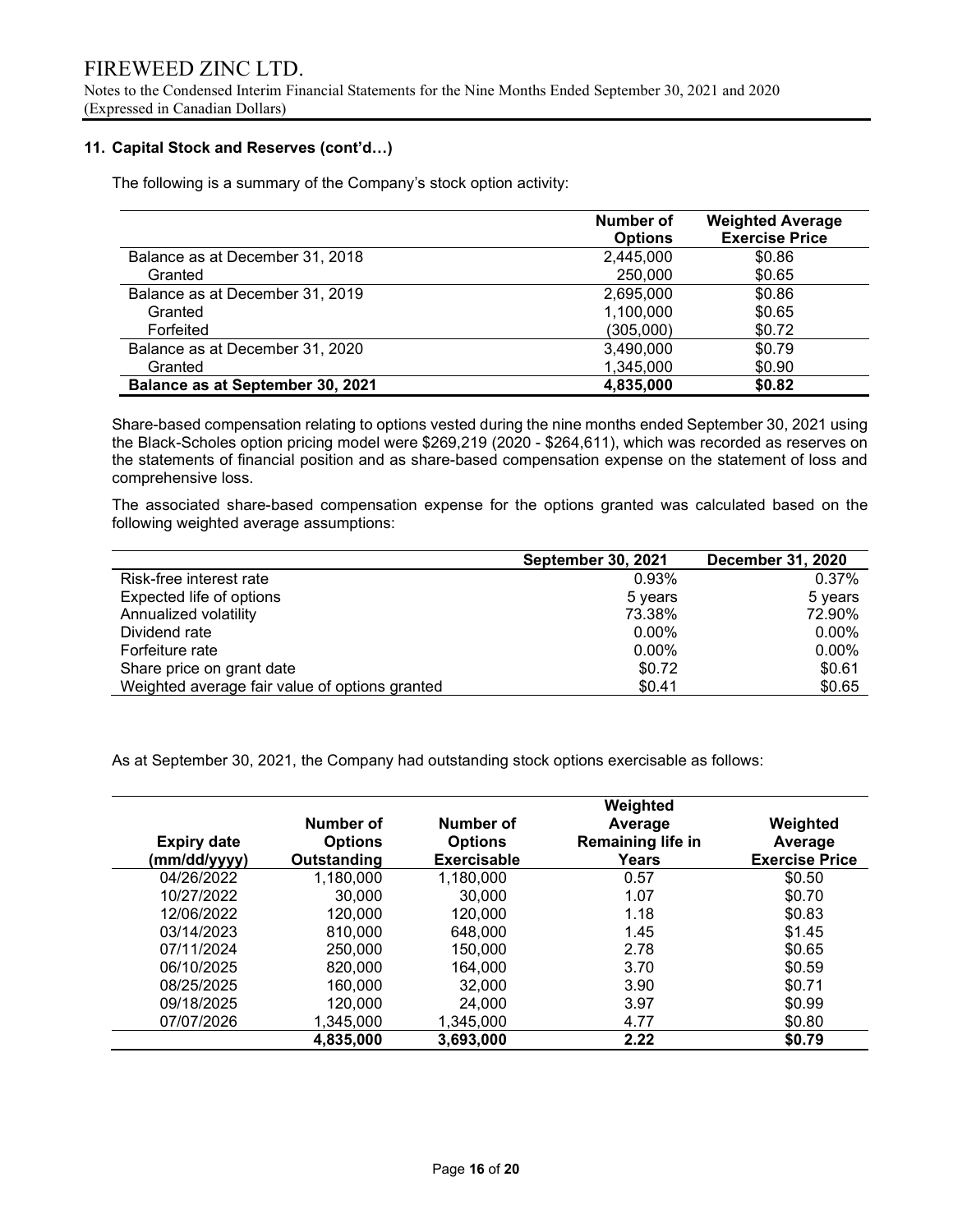#### 11. Capital Stock and Reserves (cont'd…)

#### Share purchase warrants and agents' warrants

The share purchase warrants, agents' warrants and options activities are summarized below:

|                                  | <b>Number of</b><br><b>Warrants</b> | <b>Weighted Average</b><br><b>Exercise Price</b> |
|----------------------------------|-------------------------------------|--------------------------------------------------|
| Balance as at December 31, 2019  | 284,744                             | \$1.27                                           |
| Exercised                        | (226, 320)                          | \$0.61                                           |
| Expired                          | (250,064)                           | \$1.32                                           |
| <b>Issued</b>                    | 8,344,641                           | \$0.73                                           |
| Balance as at December 31, 2020  | 8,153,001                           | \$0.73                                           |
| Exercised                        | (589, 112)                          | \$0.68                                           |
| Expired                          | (118, 850)                          | \$0.78                                           |
| <b>Issued</b>                    | 56,669                              | \$0.90                                           |
| Balance as at September 30, 2021 | 7,501,708                           | \$0.74                                           |

During the period ended September 30, 2021, 118,850 agents' warrants expired unexercised. In addition, 589,112 common shares of the Company were issued upon the exercise of agents' warrants for gross proceeds of \$450,700, while affair value of exercised warrants of \$50,365 was re-allocated from reserves to capital stock. 56,669 finders' and advisory fee warrants were issued in a private placement with a fair value of \$9,797. The entire amount of the finders' warrants was recorded directly to warrants reserve on the statement of financial position.

As at September 30, 2021, the Company had outstanding share purchase and agents' warrants as follows:

| <b>Expiry date</b> | <b>Warrants</b> | <b>Weighted Average</b>        | <b>Weighted Average</b> |
|--------------------|-----------------|--------------------------------|-------------------------|
| (mm/dd/yyyy)       | Outstanding     | <b>Remaining life in Years</b> | <b>Exercise Price</b>   |
| 04/14/2024         | 3,622,003       | 2.54                           | \$0.60                  |
| 08/06/2022         | 2,156,087       | 0.85                           | \$0.80                  |
| 09/04/2022         | 1,638,647       | 0.93                           | \$0.95                  |
| 07/06/2023         | 56.669          | 1.76                           | \$0.90                  |
|                    | 7,501,708       | 1.69                           | \$0.74                  |

During the nine months ended September 30, 2020, 250,064 agents' warrants expired unexercised, 7,838,654 share purchase warrants were issued in a private placement and 505,987 finders' and advisory fee warrants with a fair value of \$65,310 were granted.

The fair value of the agents' warrants was determined using the Black Scholes option valuation model with the assumptions indicated below:

|                                                 | <b>September 30, 2021</b> | <b>December 31, 2020</b> |
|-------------------------------------------------|---------------------------|--------------------------|
| Risk-free interest rate                         | 0.25%                     | $0.27\%$                 |
| Expected life of warrants                       | 1 year                    | 1-2 years                |
| Annualized volatility                           | 74.78%                    | 79.34%                   |
| Dividend rate                                   | $0.00\%$                  | $0.00\%$                 |
| Forfeiture rate                                 | $0.00\%$                  | 0.00%                    |
| Share price on grant date                       | \$0.75                    | \$0.51                   |
| Weighted average fair value of warrants granted | \$0.32                    | \$0.13                   |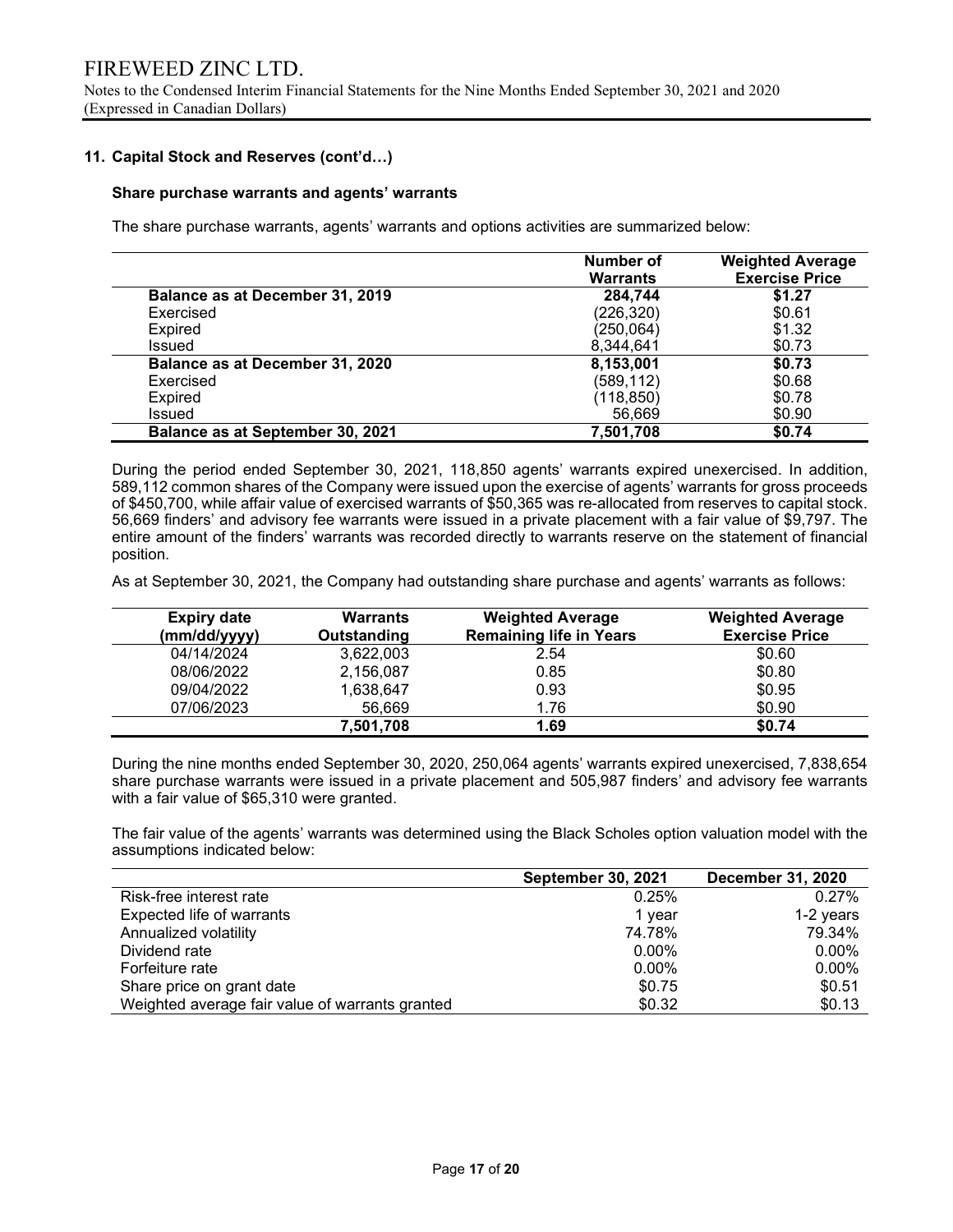### 12. Related Party Transactions

Related party transactions mainly include management and consulting fees, director and committee fees as well as share-based compensation. The related parties are represented by the key management personnel, which include those persons having authority and responsibility for planning, directing and controlling the activities of the Company as a whole. The Company has determined that key management personnel consist of executive and non-executive members of the Company's Board of Directors and corporate officers. Related parties also include companies, controlled by officers and/or directors.

The remuneration to directors and key management personnel during the period ended September 30, 2021 and 2020 was as follows:

|                                              | Nine months ended         | Nine months ended         |
|----------------------------------------------|---------------------------|---------------------------|
| Nature of the transaction                    | <b>September 30, 2021</b> | <b>September 30, 2020</b> |
| Director and committee fees                  | 92.250                    | \$<br>95.601              |
| Investor relations and corporate development | 2.483                     | 4.017                     |
| Management and consulting fees               | 298.878                   | 249,854                   |
| Management and consulting fees               |                           |                           |
| related to exploration and evaluation*       | 8.581                     | 16.947                    |
| Share-based compensation                     | 137,634                   | 80,853                    |
| Total compensation                           | 539,826                   | 447,272                   |

\* Management and consulting fees related to exploration and evaluation were previously capitalized but due to the accounting policy change (Note 4) are expensed as incurred.

The following amounts were owed to directors and key management personnel or companies controlled by them. These payables are unsecured, non-interest bearing and are expected to be repaid under normal trade terms.

|                  |                                        | September 30,<br>2021 | December 31,<br>2020 |
|------------------|----------------------------------------|-----------------------|----------------------|
| <b>Directors</b> | Director and committee fees            | $\sim$                | \$                   |
| Key management   | Management fees and expense recoveries | 14.795                | 15.044               |
|                  |                                        | 14,795                | 15.044               |

#### 13. Segmented Information

 The Company operates in one reportable segment, being the acquisition and exploration of mineral projects. All of the Company's operations are within the mineral exploration sector in Canada.

#### 14. Capital Management

The Company manages its capital structure and makes adjustments to it, based on the funds available to the Company, in order to support the acquisition and exploration of exploration and evaluation assets. In the management of capital, the Company includes components of shareholders' equity. The Board of Directors does not establish quantitative return on capital criteria for management, but rather relies on the expertise of the Company's management to sustain future development of the business. The properties in which the Company currently has an interest are in the exploration stage, as such the Company is dependent on external financing to fund activities. In order to carry out planned exploration and pay for administrative costs, the Company will spend its existing working capital and raise additional funds as needed. The Company may continue to assess new properties and seek to acquire an interest in additional properties if it feels there is sufficient geologic or economic potential and if it has or feels it can raise adequate financial resources to do so. The Company is not subject to any externally imposed capital requirements and there were no changes to management's approach to capital manager during the period ended September 30, 2021.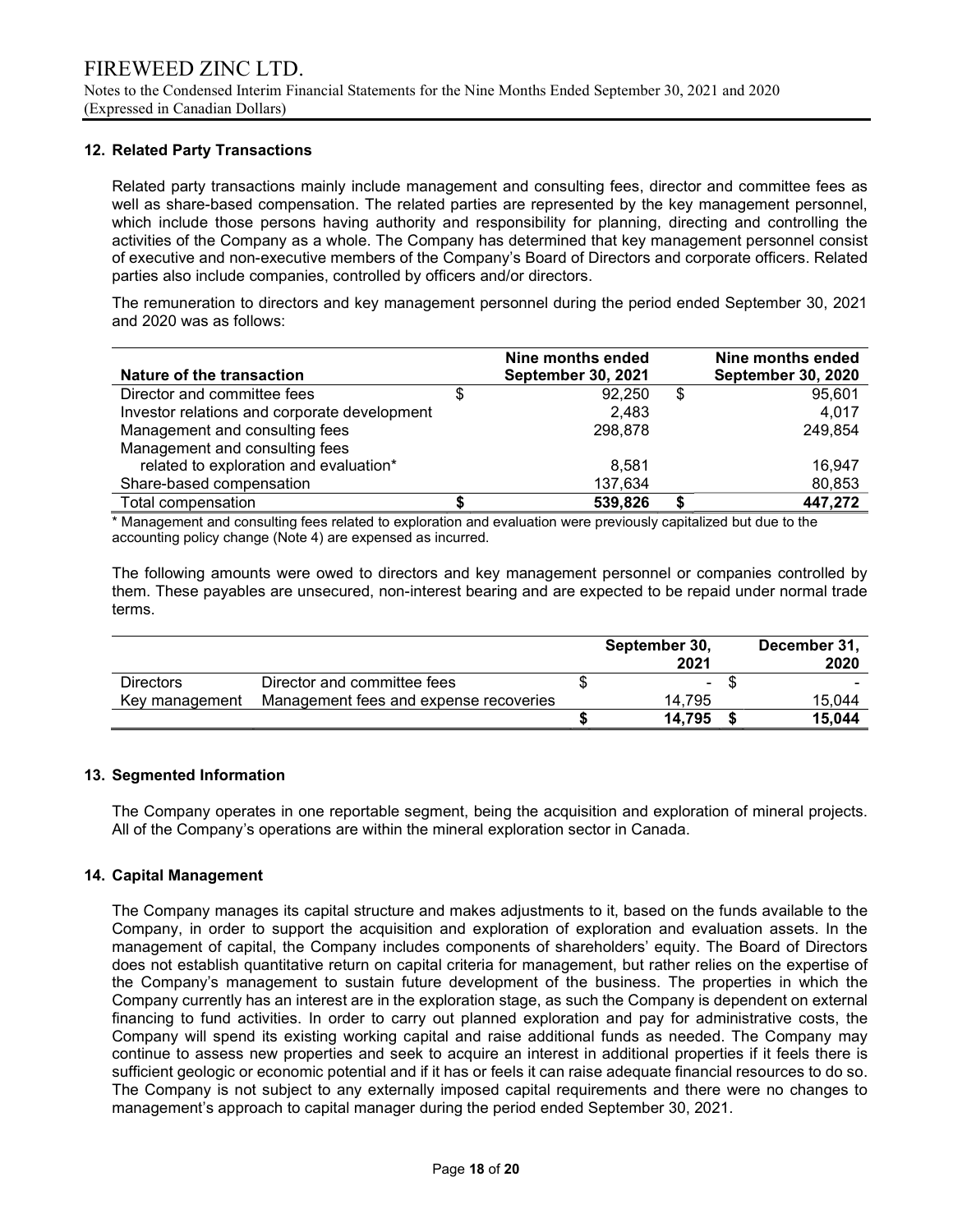Notes to the Condensed Interim Financial Statements for the Nine Months Ended September 30, 2021 and 2020 (Expressed in Canadian Dollars)

#### 15. Financial Instruments and Risk Management

The Company has classified its financial instruments as follows:

| Financial instrument                     | <b>IFRS 9 Classification</b>                   |
|------------------------------------------|------------------------------------------------|
| Cash                                     | Fair value through profit or loss              |
| <b>Receivables</b>                       | Financial asset measured at amortized cost     |
| <b>Reclamation bond</b>                  | Financial asset measured at amortized cost     |
| Loan payable                             | Financial liability measured at amortized cost |
| Accounts payable and accrued liabilities | Financial liability measured at amortized cost |

#### Fair Value

Financial instruments measured at fair value are classified into one of three levels in the fair value hierarchy according to the relative reliability of the inputs used to estimate the fair values. The three levels of the fair value hierarchy are:

- Level 1 Unadjusted quoted prices in active markets for identical assets or liabilities;
- Level 2 Inputs other than quoted prices that are observable for the asset or liability either directly or indirectly; and
- Level 3 Inputs that are not based on observable market data.

The fair value of the Company's receivables, reclamation bond, loan payable and accounts payable and accrued liabilities, approximate carrying value, which is the amount recorded on the statements of financial position. The fair value of the Company's other financial instruments, cash, under the fair value hierarchy are based on level 1 quoted prices in active markets for identical assets and liabilities.

The Company's risk exposures and the impact on the Company's financial instruments are summarized below:

#### Credit risk

Credit risk is the risk of loss associated with a counterparty's inability to fulfill its payment obligations. Receivables of \$247,678 primarily consist of Goods and Services Tax ("GST") recoverable from the Federal Government of Canada. The Company believes its exposure to credit risk is equal to the carrying value of this balance. The Company has exposure to credit risk with respect to its cash as it places most of its cash in one financial institution in Canada. The Company believes its exposure is limited as it banks with a large Canadian institution.

#### Liquidity risk

The Company's approach to managing liquidity risk is to ensure that it will have sufficient liquidity to meet liabilities when due. As at September 30, 2021, the Company had a cash balance of \$4,444,730 to settle current liabilities of \$471,274. The Company believes it has sufficient funds to meet its current liabilities as they become due.

The Company is dependent on obtaining regular financings in order to continue as a going concern. Despite previous success in acquiring these financings, there is no guarantee of obtaining future financings.

#### Interest rate risk

The interest rate risk is the risk that the fair value or future cash flows of a financial instrument will fluctuate because of changes in market interest rates. As at September 30, 2021, the Company is not exposed to significant interest rate risk.